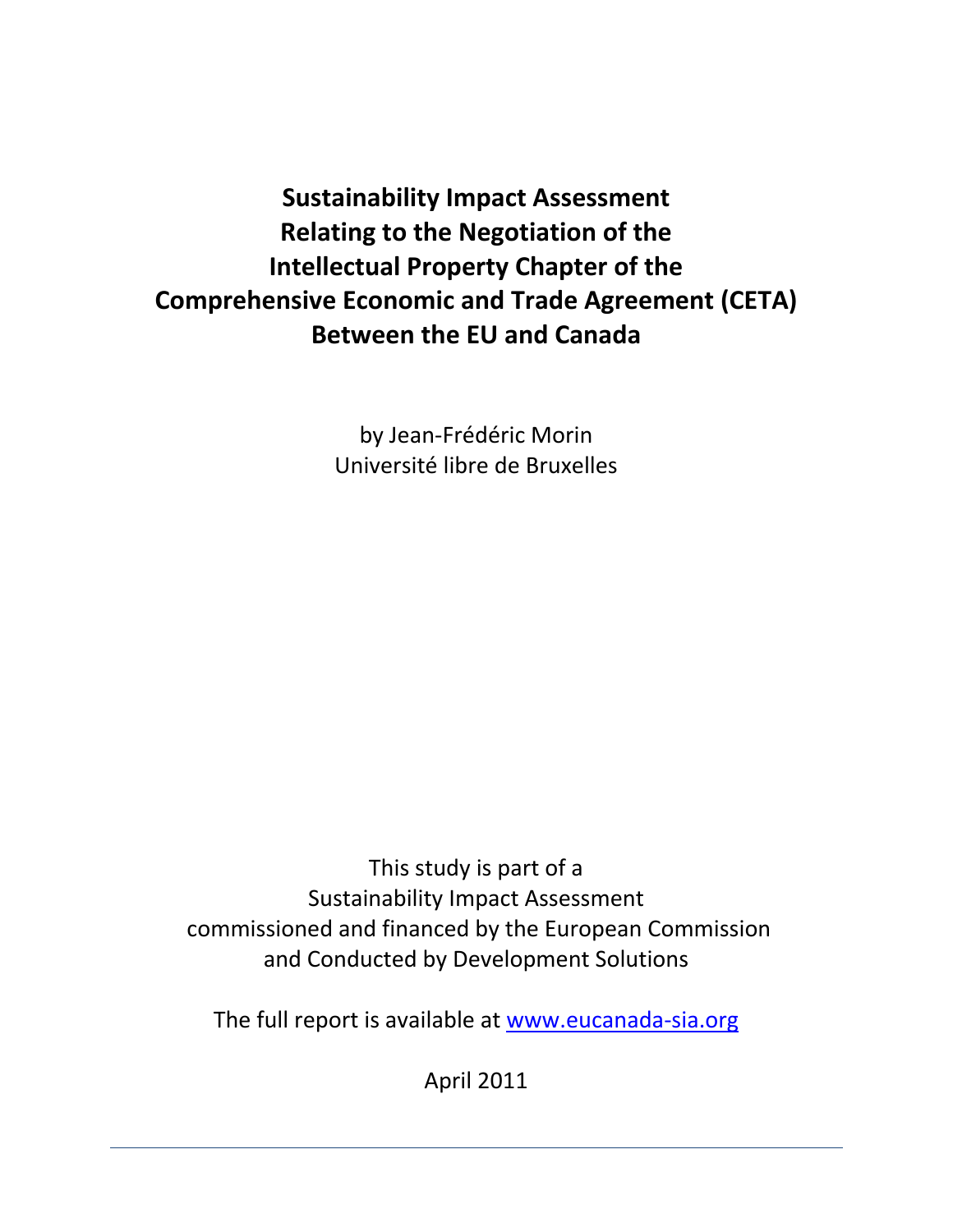*Summary*: *Canada offers a standard level of IPR protection when assessed at a world‐ wide level but it is lower than that of the EU on several accounts.1 Canada does not accept the patentability of higher life‐forms, does not offer patent term extension, does not protect copyrights for 70 years after death, does not protect technological protection measures, does not offer resale rights to artists, does not have statutory provisions on internet service providers liability, has not ratified and implemented WIPO internet treaties nor UPOV 1991, has no sui generis protection for geographical indications on food products, does not offer a 10 years exclusivity for data protection, and the Canada Border Services Agency does not have the legal authority to detain on its own initiative goods suspected of infringement. It is thus assumed that CETA will lead to an upward harmonisation and call primarily for change in Canadian laws.* 

*Assessing the specific impact of CETA IPR provisions is challenging for three reasons. First, the final provisions of CETA are not yet available. This section is thus based mostly on speculations. Second, both Canada and the EU are currently considering major changes in their IPR system independently from CETA. If implemented before CETA, these initiatives could substantially forestall impacts identified in this report. Third, the economics of IPR are characterised by a high level of scientific uncertainty. Rhetorical claims are far more frequent than empirical evidence due to the high number of variables and methodological difficulties in providing reliable data.* 

*Nevertheless, it is safe to assume that IPR‐related provisions in CETA will likely benefit specific sectors, such as the Canadian publishing industry and the innovative pharmaceutical industry. R&D spending and FDI inflows could increase as a result. As a net importer of IPR‐related assets, however, Canada has an interest in maintaining some exceptions and limitations. CETA could otherwise have significant adverse impacts on consumers of educational and pharmaceutical products as well as on the balance of payments for royalties and licensing fees. The overall impact will depend on CETA's specific provisions and on Canada's implementing legislation.* 

*Strengthening IPR protection in Canada will very likely have a positive impact on the economy of the European Union, derived mostly from reduced counterfeiting and piracy level in Canada, enhanced export opportunities, and additional revenues from royalties and license fees. Depending on CETA provisions, the creative industry, the pharmaceutical industry and the agro‐food industry, or at least companies active in the Canadian market or facing Canadian competition, would benefit from enhanced IPR protection. Only minor impacts are anticipated for each indicator, but the cumulative impact could have a moderate significance and spill‐over impacts on third countries could be significant as well.* 

<sup>&</sup>lt;sup>1</sup> European Commission and Government of Canada, Assessing the Costs and Benefits of a Closer EU-*Canada Economic Partnership*: 2008, p. 79-88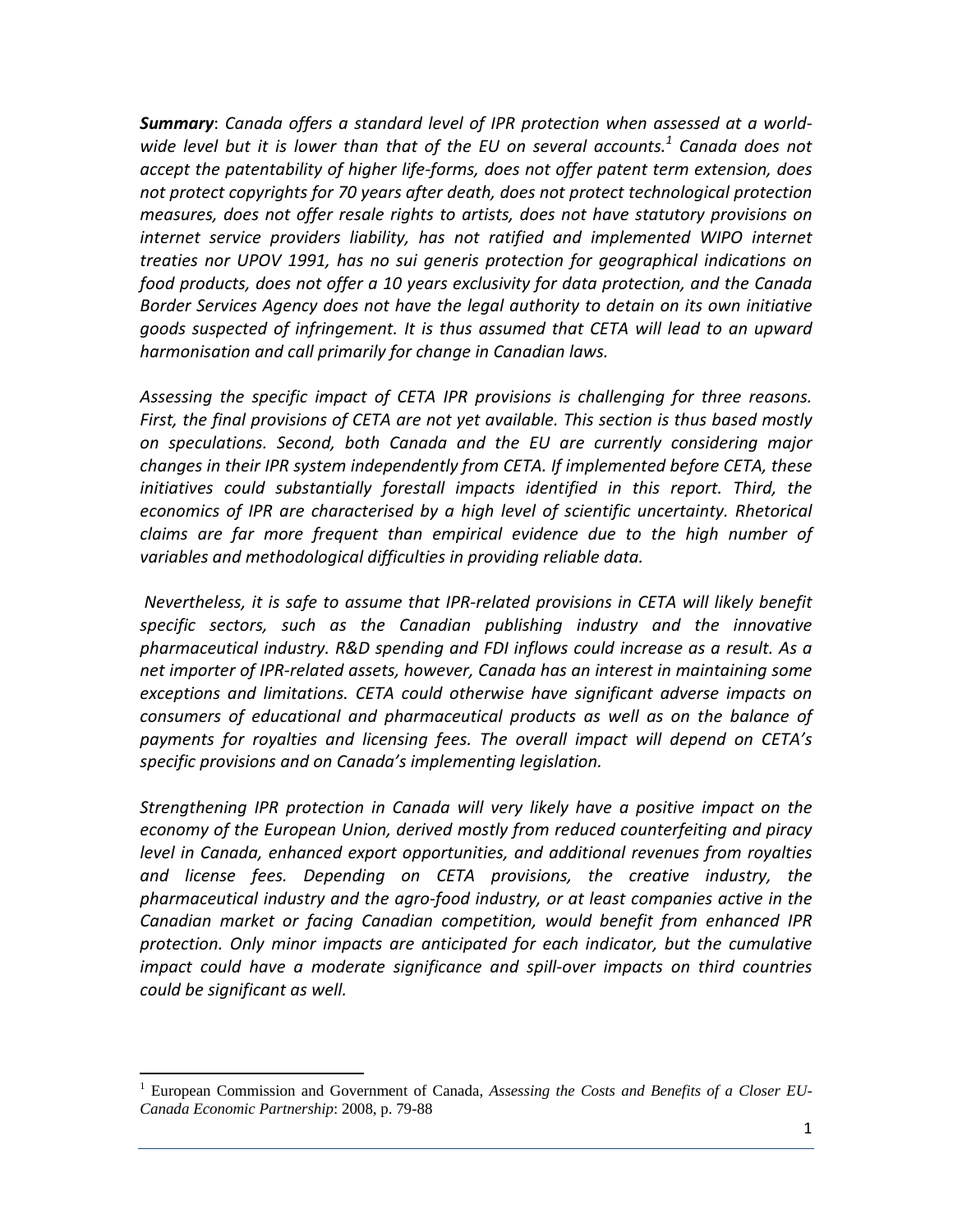# *7.2.1 CANADA*

# *ECONOMIC ASSESSMENT*

### **INDICATOR: GDP/capita (PPP adjusted)**

IPR‐based industries represent a significant share of Canadian GDP. In 2008‐2009, Canada's arts and cultural sector alone contributed \$46 billion, or 3.8% of Canada's GDP.<sup>2</sup> Moreover, IPR industries have high annual growth rates. Copyright industries, for example, have a growth rate twice higher than the Canadian economy.

Canada, however, does not fully take advantage of its potential as a knowledge economy. Venture capital and business expenditure on R&D as percentage of GDP are significantly lower than the OECD average. $3$  Many explain this poor performance by the limited IPR protection available in Canada. As opposed to several OECD countries, Canada does not accept the patentability of higher life‐forms, does not offer patent term extension, does not protect copyrights for 70 years after death, does not protect technological protection measures, does not offer resale rights to artists, does not have statutory provisions on internet service providers liability, has not ratified and implemented WIPO internet treaties nor UPOV 1991, has no *sui generis* protection for geographical indications on food products, does not offer a 10 years exclusivity for data protection*,* and the Canada Border Services Agency does not have the legal authority to detain on its own initiative goods suspected of infringement.

Most stakeholders consulted for this study assume a causal relation between weaker IPR protection and lower R&D investments. They consider that Canada's IPR regime "undermines the country's innovation capacity and economic prosperity." Among them, Canada's Research‐Based Pharmaceutical Companies notes that, historically, amendments strengthening patent protection have been followed by periods of increased R&D investment in the pharmaceutical sector.<sup>5</sup> It is thus assumed that

 2 Canada, *2008-2009 Annual Report of the Cultural Affairs Sector*, Ottawa, Department of Canadian Heritage, 2010. Estimates presented by the industry are significantly higher. According to the Canadian Intellectual Property Council, the creative industry alone represents 7,4% of GDP. Canadian Intellectual Property Council, *A Time for Change: Toward a New Era for Intellectual Property Rights in Canada*, Ottawa, The Canadian Chamber of Commerce, 2009, p. 9

<sup>&</sup>lt;sup>3</sup> OECD, *Science and Innovation Country Notes: Canada*, Paris, OECD, 2008.

Canadian Intellectual Property Council, *A Time for Change: Toward a New Era for Intellectual Property Rights in Canada*, Ottawa, The Canadian Chamber of Commerce, 2009, p. 3.

<sup>&</sup>lt;sup>5</sup> Rx&D, *Reality Check: Analysis of the CGP's Economic Impact Assessment of Proposed Pharmaceutical IP Provisions*, 2011, available at www.canadapharma.org. See also The Canadian Chamber of Commerce and the Canadian Intellectual Property Council, *Innovation for a Better Tomorrow: Closing Canada's Intellectual Property Gap in the Pharmaceutical Sector, 2011, available at www.ipcouncil.ca or* www.chamber.ca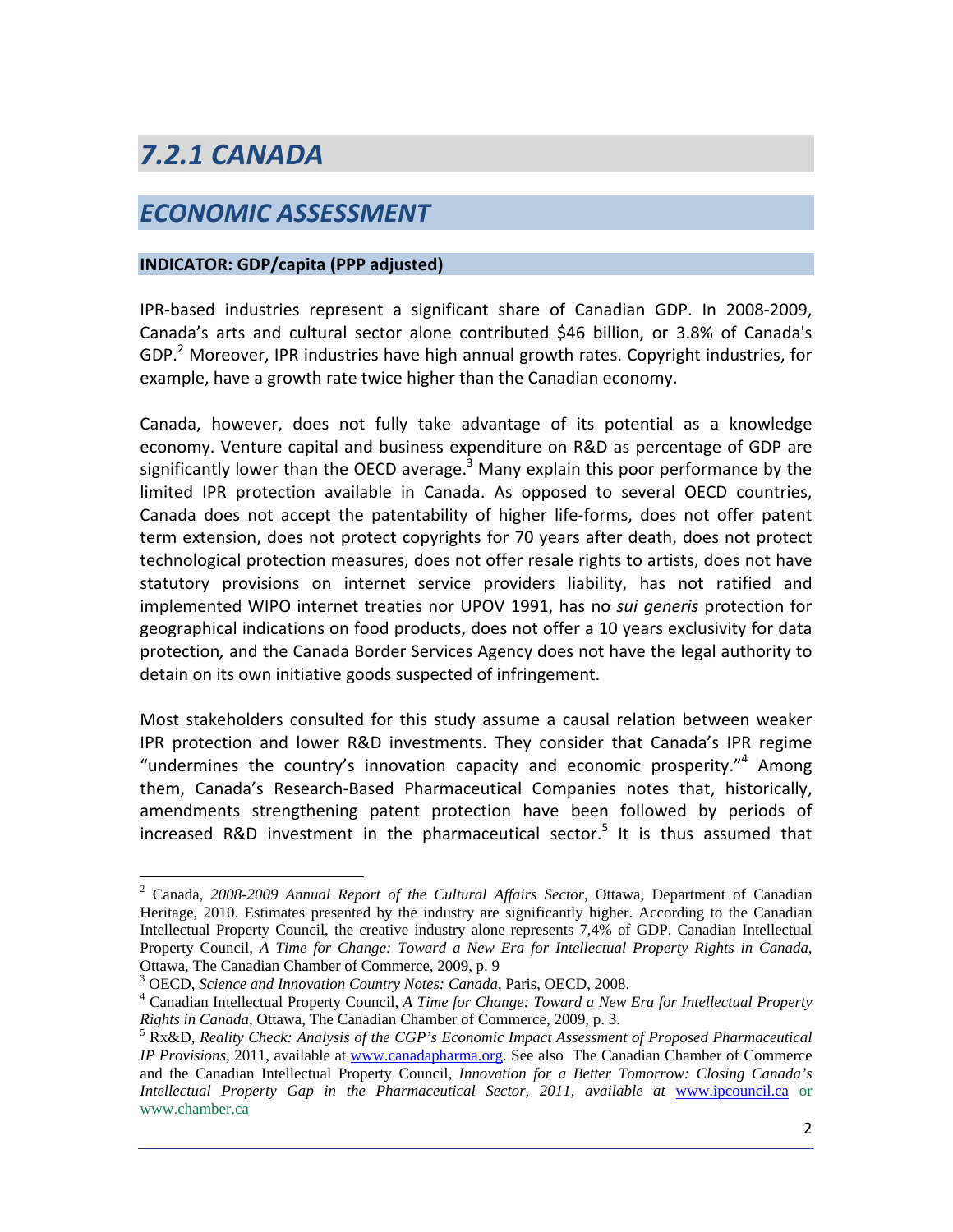bringing Canadian IPR protection to European levels would help Canada in catching up to the OECD R&D average. Under this perspective, CETA could potentially have a positive impact on Canada's GDP.

Nevertheless, the impact of strengthening IPR protection on GDP remains subject to controversies.<sup>6</sup> Some scientific studies contradict the industry's viewpoint and "fail to find evidence of a strong positive response by domestic innovators that could be reasonably ascribed to the effect of stronger IPR."<sup>7</sup> To clarify, it is undisputable that R&D spending is associated with higher GDP growth and, given current business models, a certain level of IPR protection is essential for investment in innovation and creativity. $8$ Incremental IPR reforms in OECD countries, however, do not seem to increase domestic spending in R&D. $^{9}$ 

Some are even more pessimistic. A study commissioned by the Canadian Generic Pharmaceutical Association concluded that every additional dollar invested in R&D as a result of CETA would cost an additional 8 dollars to Canadian consumers.  $^{10}$  Other stakeholders interviewed for this study consider that excessive IPR could actually harm R&D if their holders can block follow-on research.<sup>11</sup> They argue that other policies, such as advance market commitments, targeted subsidies, fiscal incentives, or product

<sup>&</sup>lt;sup>6</sup> Some estimates, for example, ignore the fact that higher prices characterising IP-protected products would reduce the demand for those products. The sale of a counterfeit or pirated product does not equate a loss in sales of the authorised product. Emmanuel Combe and Etienne Pfister, "Le renforcement international des droits de propriété intellectuelle", *Economie internationale*, no 85, 2001, p. 68. 7

Lee Branstetter, "Do Stronger Patent Induce More Local Innovation?" in International *Public Goods and Transfer of Technology Under a Globalized Intellectual Property Regime*, edited by Keith E. Maskus and Jerome H. Reichman, Cambridge, Cambridge University Press, 2005, p. 309. For example. Elhanan Helpman, "Innovation, Imitation, and Intellectual Property Rights," *Econometrica,* vol. 61, 1993, p. 1247– 1280.; Edwin L. C. Lai, "International Intellectual Property Rights Protection and the Rate of Product Innovation," *Journal of Development Economics,* vol. 55, 1998, 133–153. Gene M. Grossman and Edwin L. C. Lai, "International Protection of Intellectual Property," *American Economic Review,* vol. 94, 2005, 1635–1653. Keith Maskus, "Intellectual Property Rights and Economic Development", *Case Western Reserve Journal of International Law, vol.* 32, p. 471-506.

OECD, *Creating Value from Intellectual Assets*, Paris, OECD, 2007; OECD Trade Policy Working Papers, No.104 – Policy Complements to the Strengthening of IPRS in Developing Countries (2010); TAD/TC/WP(2010)12/FINAL; Lee Branstetter, Fritz Foley and Kamal Saggi, "Has the Shift to Stronger Intellectual Property Rights Promoted Technology Transfer, FDI and Industrial Development." *the WIPO* 

*Journa*l, vol. 2(1), 2010, p. 93-98. 9 S. Kortum and J. Lerner, "What is Behind the Recent Surge in Patenting?", *Research Policy*, vol. 28, p 1- 22; Lee Branstetter and M. Sakakibara, *Do Stronger Patents Induce More Innovations? Evidence from the 1988 Japanese Patent Law Reforms?,* NBER Working Paper 7066, 1999; A. Jaffe, "Policy Innovations and the Innovation Process", *Research Policy*, vol. 29, 2000, p. 539-555.<br><sup>10</sup> Grootendorst, Paul and Aidan Hollis, *The Canada-European Union Comprehensive Economic & Trade* 

*Agreement: An Economic Impact Assessment of Proposed Pharmaceutical Intellectual Property Provision*, Study commissioned by the Canadian Generic Pharmaceutical Association, 2011, available at www.canadiangenerics.ca . For a criticism to this report, see Rx&D, *Reality Check: Analysis of the CGP's Economic Impact Assessment of Proposed Pharmaceutical IP Provisions*, 2011, available at www.canadapharma.org.

<sup>11</sup> Tim Wu, "Intellectual Property, Innovation, and Decentralized Decisions", *Virginia Law Review*, vol. 92(1), 2006, p. 123-147.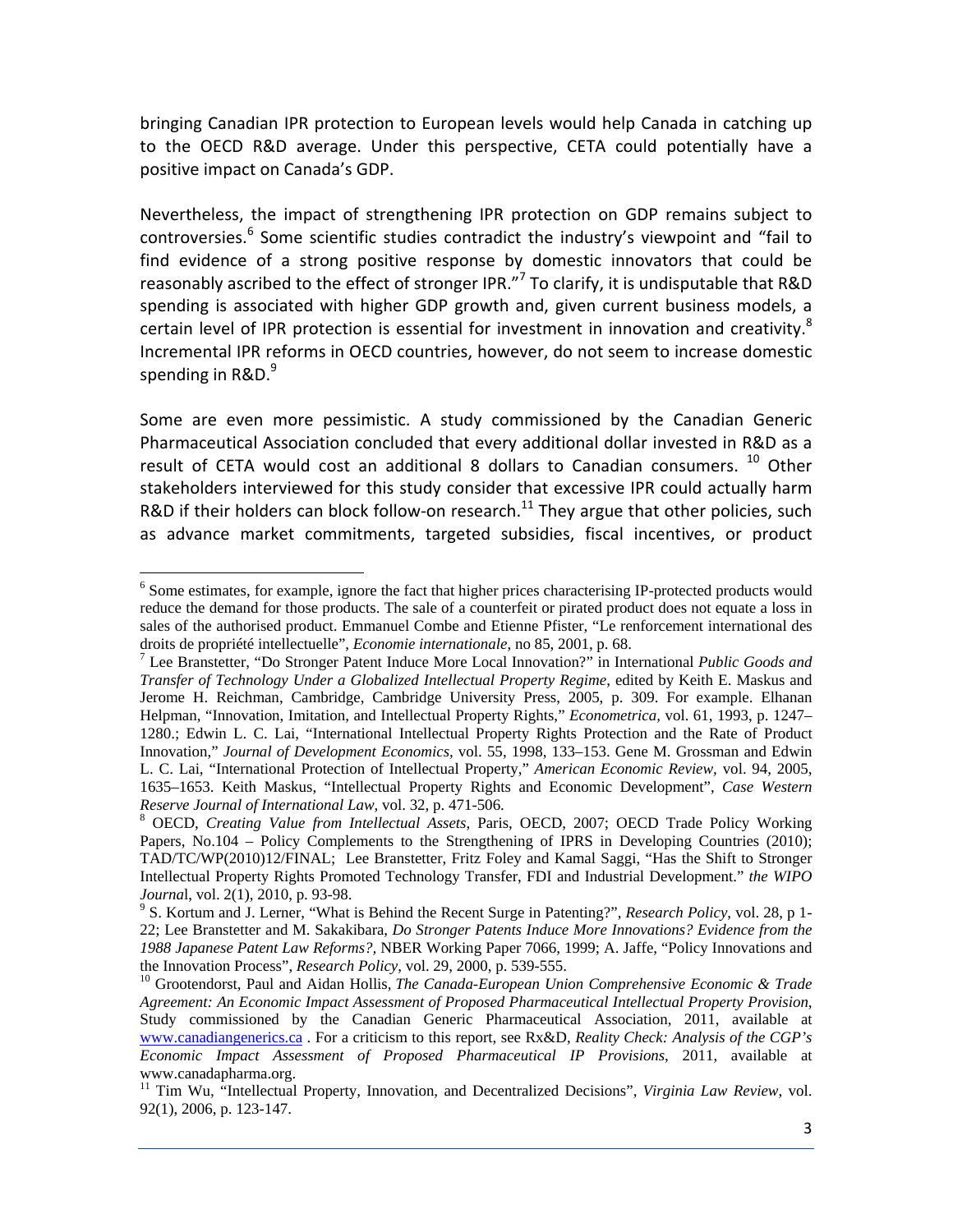development partnerships, provide more direct incentive for private R&D investment than enhanced IPR protection.

Whether Canada has reached the optimal balance between minimal and excessive IPR protection is an open question, although evidence suggests the need for improvement in at least a number of IPR‐related areas. IPR‐related provisions of CETA could have, at best, a minor positive impact on Canadian growth. Depending on their specific content, they could even have an adverse impact on the Canadian economy.

### **INDICATOR: Strength of enforcement mechanisms**

1

Counterfeiting and piracy levels in Canada are disturbing. Stakeholders almost unanimously acknowledge that enforcement of IPR in Canada must be improved. According to the Canadian Intellectual Property Council, "counterfeiting and piracy cost the Canadian economy \$22 billion annually in lost tax revenue, investment and innovation."<sup>12</sup> More specifically, the Canadian Motion Picture Distributors Association calculated the annual GDP loss due to film piracy at \$965 million<sup>13</sup> and the Business Software Alliance estimated that reducing software piracy by 10% in two years could increase GDP by more than  $\text{S4}$  billion<sup>14</sup>.

This gloomy picture should be put in its global context. The OECD's trade‐related index of physical counterfeiting and piracy indicates that Canada has a higher rate (0.057086) than Germany (0.039872) but a lower rate than most EU countries, including France (0.086579), the Netherlands (0,063505), Italy (0.384653), Spain (0.212384) and the United Kingdom (0.127595).<sup>15</sup> This relatively good performance is also reflected in a study conducted by the Business Software Alliance estimating that the "software piracy rate" in Canada (29%) is lower than the average of Western Europe (34%) and Central/Eastern Europe (63%).<sup>16</sup>

That being said, these statistics are estimates based on seized infringing physical goods and must be used with great caution.<sup>17</sup> They could be misleading because enforcement and hence seizures are often seen as the Achilles' heel of the Canadian IPR system. The Royal Canadian Mounted Police acknowledge that, although it has investigated nearly

<sup>&</sup>lt;sup>12</sup> Canadian Intellectual Property Council, *A Time for Change: Toward a New Era for Intellectual Property* 

*Rights in Canada*, Ottawa, The Canadian Chamber of Commerce, 2009, p.13.<br><sup>13</sup> IPSOS and Oxford Economics (on behalf of the Canadian Motion Picture Distributors Association),<br>*Economic Consequences of Film Piracy in Canada* 

<sup>&</sup>lt;sup>14</sup> The Business Software Alliance, *Piracy Impact Study: The Economic Benefit of Reducing Software Piracy*, Washington, BSA, 2010.

<sup>&</sup>lt;sup>15</sup> OECD, Magnitude of Counterfeiting and Piracy of Tangible Products: An Update, Paris, OECD, 2009. p. 5. See also OECD, *The Economic Impact of Counterfeiting and Piracy*, Paris, OECD, 2008, p. 70. 16 The Business Software Alliance, *Piracy Impact Study: The Economic Benefit of Reducing Software* 

*Piracy*, Washington, BSA, 2010.<br><sup>17</sup> Standing Committee on Industry, Science and Technology, *Counterfeiting and Piracy are Theft*, June

<sup>2007,</sup> p. 7.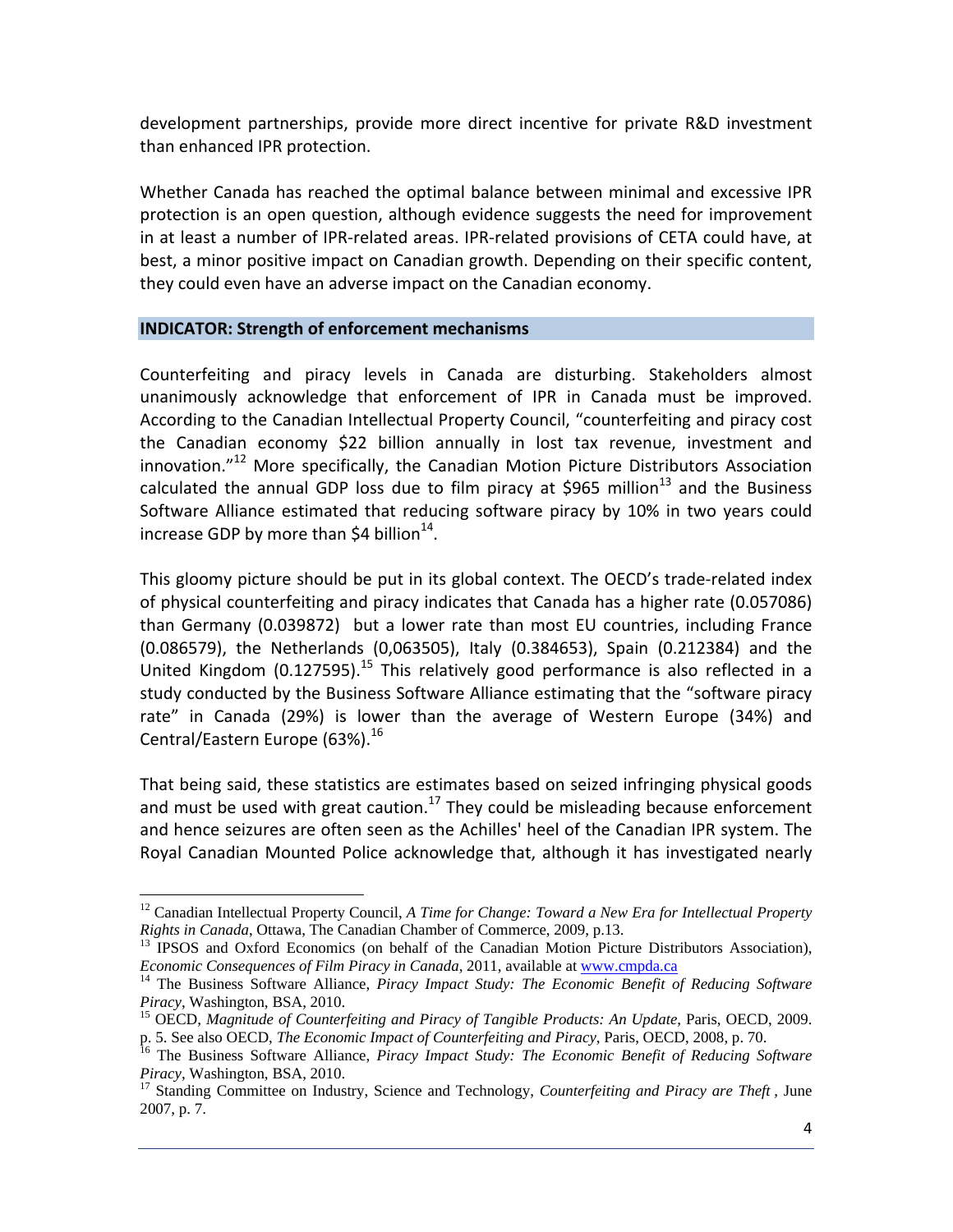1,500 cases of IPR crime between 2005 and 2008, these "numbers are believed to be a fraction of the true IPR crime situation in Canada."<sup>18</sup>

The Canadian government has repeatedly expressed its determination to address the issue of IPR enforcement. Some stakeholders, however, consider that these intentions have led to few concrete measures. On the copyright front, for example, several bills were tabled in the Canadian Parliament (Bill C‐60 in 2005, C‐61 in 2008 and Bill C‐32 in 2010) but so far none were enacted. Policy options suggested by stakeholders include 1) providing more resources to police authorities and prosecutors for the enforcement of IPR laws; 2) introducing statutory damages for trademark infringement and increasing damages and penalties for copyright infringement; 3) adopting criminal prohibitions on the manufacture and distribution of circumvention devices; 4) authorising the Canada Border Services Agency to detain on its own initiative goods suspected of infringement; 5) creating appropriate incentives for ISPs to cooperate with right-holders in curbing online piracy; and 6) providing clear rules on secondary liability for IPR infringements.<sup>19</sup>

All of these measures could significantly strengthen enforcement of IPR law in Canada. Border measures are expected to be especially efficient with respect to physical goods since most counterfeit and pirated goods in Canada are imported.<sup>20</sup> As noted by the Canadian Anti‐Counterfeiting Network, "it is virtually impossible to effectively deal with imported counterfeit and pirated products once they have been disbursed into the marketplace."<sup>21</sup>Although most infringing goods in Canada are imported from Asia, additional enforcement measures in Europe resulting from CETA could also help Canada in enforcing its own legislation. $^{22}$ 

#### **INDICATOR: Employment rate by sector/industry**

 $\overline{a}$ 

IPR‐based industries represent a substantial share of the Canadian workforce. More than 633,000 Canadians work in the culture sector and more than 200,000 are engaged in R&D activities.<sup>23</sup> Employment growth in these sectors is especially dynamic.

<sup>18</sup> Royal Canadian Mounted Police, *A National Intellectual Property Crime Threat Assessment 2005-2008*, Ottawa, RCMP, 2010, p. 3.

<sup>&</sup>lt;sup>19</sup> Currently, Canada Border Services Agency can detain suspected goods only if a court order has been previously obtained.

<sup>&</sup>lt;sup>20</sup> Criminal Intelligence Service Canada, 2005 Annual Report on Organized Crime in Canada, Ottawa, CISC, 2005;

<sup>&</sup>lt;sup>21</sup> Canadian Anti-Counterfeiting Network, letter to Foreign affairs and International Trade Canada, April 30, 2008

<sup>22</sup> Royal Canadian Mounted Police, *A National Intellectual Property Crime Threat Assessment 2005-2008*, Ottawa, RCMP, 2010, p. 3.

<sup>23</sup> Singh, Vik, "The Impact of the Culture Sector on the Canadian Economy", *Quarterly Bulletin from the Culture Statistics Program*, vol. 15(1), Ottawa, Statistics Canada, 2005, p. 1; Statistics Canada, *Sciences Statistics*, May 2008, p. 5.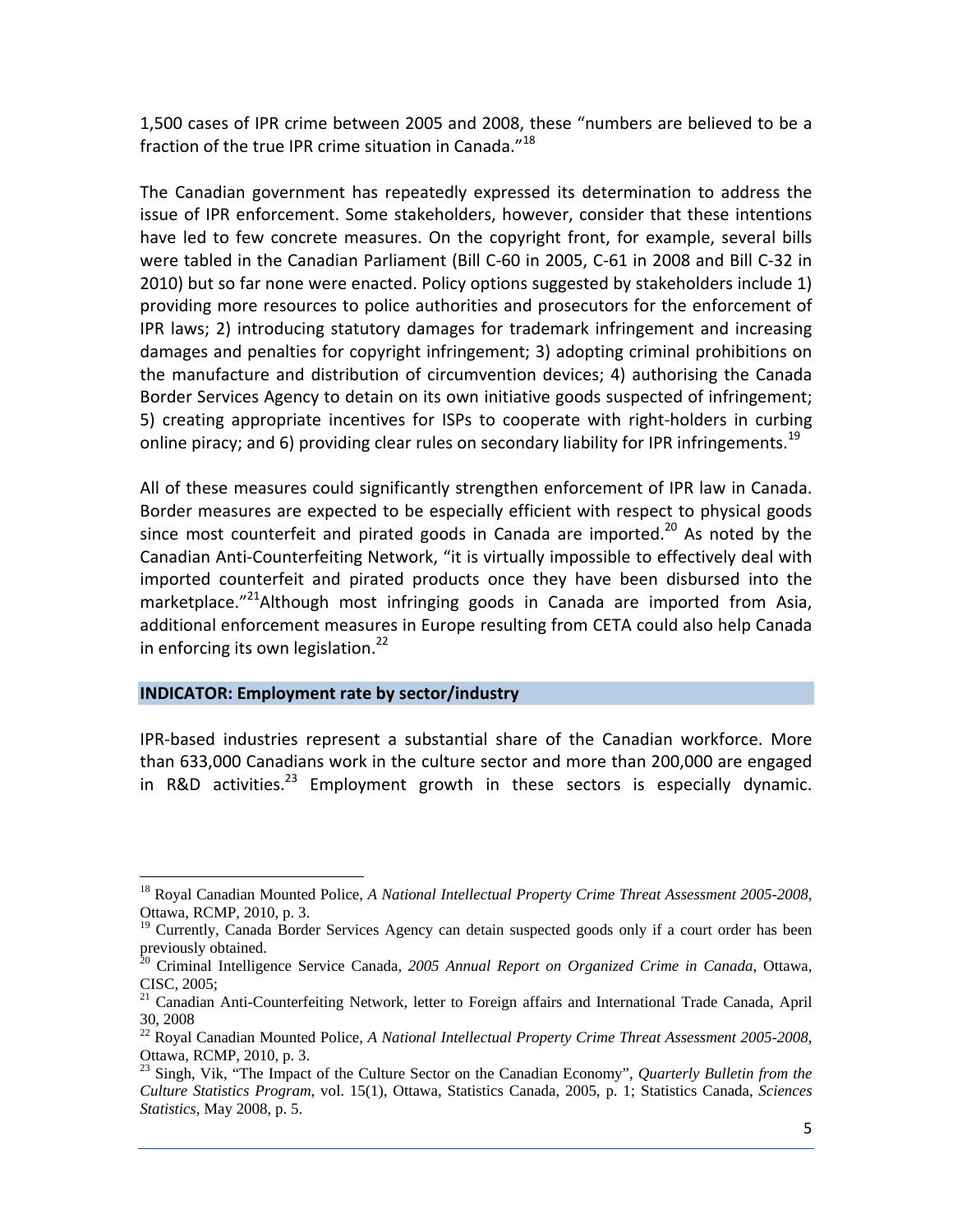Employment in copyright‐based industries has grown at 5.3% between 1991 and 2002 and research personnel have grown at over 4% yearly from 1995 to 2004. $^{24}$ 

The impact of stronger IPR protection on Canadian employment will vary among industrial sectors. The Business Software Alliance calculated that reducing software piracy by 10% in two years could create more than 64,000 new jobs in Canada.<sup>25</sup> Likewise, according to the Canadian Motion Picture Distributors Association, film piracy costs the equivalent of 12,600 full‐time jobs in Canada.<sup>26</sup> While the methodology supporting these estimates is open to debate, it is realistic to assume that employment in IPR‐based industries could benefit from strengthened IPR protection. It is, however, equally realistic to assume that employment could be adversely impacted in other sectors, such as the generic pharmaceutical industry and agri-food industries that employ geographical indications in their branding. The impact of IPR provisions in CETA on overall employment is likely to be minor.

#### **INDICATOR: Rate/volume of FDI inflows**

 $\overline{a}$ 

According to Statistics Canada, "foreign organizations supported R&D in Canada in the amount of \$2.6 billion" in 2008.<sup>27</sup> Strengthening IPR protection could positively increase this inflow. Reports from non‐Canadian industry associations frequently stress that Canada "is fast gaining a reputation as a haven where technologically sophisticated international piracy organizations can operate with virtual impunity. $128$  According to the Canadian Intellectual Property Council, this regrettable reputation "directly affects the willingness of foreign firms to invest domestically."<sup>29</sup>

This causality between IPR protection and FDI inflow is supported by empirical evidence. Surveys of executive managers suggest that investments and technology transfer decisions are strongly sensitive to the perceived strength of IPR protection.<sup>30</sup> These findings are confirmed by most empirical and statistical studies. $31$  There is no consensus, however, on the necessary conditions

<sup>24</sup> Wall Communications, *The Economic Contribution of Copyright-Based Industries in Canada*, commissioned by Canadian Heritage, Geneva, WIPO, 2004, p. 5; OECD, *Science and Innovation Country* 

*Notes: Canada*, Paris, OECD, 2008, p. 3.<br><sup>25</sup> The Business Software Alliance, *Piracy Impact Study: The Economic Benefit of Reducing Software Piracy*, Washington, BSA, 2010.

<sup>&</sup>lt;sup>26</sup> IPSOS and Oxford Economics (on behalf of the Canadian Motion Picture Distributors Association),

*Economic Consequences of Film Piracy in Canada,* 2011, available at <u>www.cmpda.ca</u> <sup>27</sup> Statistics Canada, "The Ongoing Importance of Gross Domestic Expenditures on Research and Development", *Innovation Analysis Bulletin* 

<sup>&</sup>lt;sup>28</sup>For example, International Intellectual Property Alliance, *2010 Special 301 Report on Copyright Enforcement and Protection*, p. 9; Pharmaceutical Research and Manufacturers of America, *Special 301 Submission 2010*, p. 70.

<sup>&</sup>lt;sup>29</sup> Canadian Intellectual Property Council, *A Time for Change: Toward a New Era for Intellectual Property Rights in Canada*, Ottawa, The Canadian Chamber of Commerce, 2009, p. 10

<sup>&</sup>lt;sup>30</sup>Edwin Mansfield, "Intellectual Property Protection, Direct Investment, and Technology Transfer", *International Finance Corporation*, Discussion Paper No. 27.

<sup>&</sup>lt;sup>31</sup> Lee Branstetter, Raymond Fisman and C. Fritz Foley, "Do Stronger Intellectual Property Rights Increases International Technology Transfer? Empirical Evidence from US Firm-Level Panel Data", *The Quarterly Journal of Economics*, 2006, p. 321-349; Lee J. & E. Mansfield, "Intellectual Property Protection and US Foreign Direct Investment", *Review of Economics and Statistics*, vol. 78 (2), 1996, p. 181-186;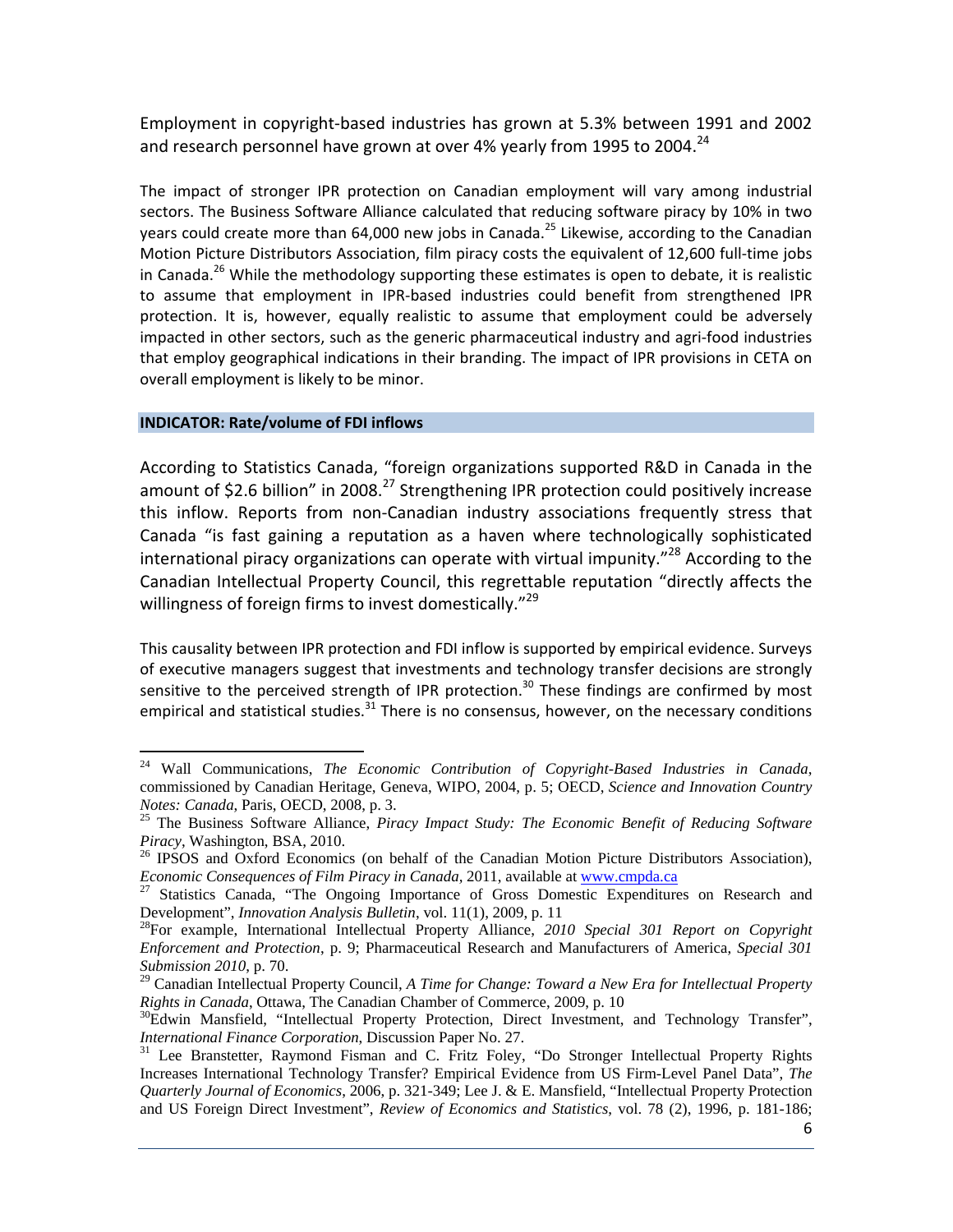required. Some consider that the capacity of IPR reforms to attract additional FDI is valid among developed countries where other factors affecting investment are similar.<sup>32</sup> Others believe that strengthening IPR can attract FDI only in developing countries where foreign corporations typically prefer to invest directly rather than granting a license to a local manufacturer.<sup>33</sup>

In the age of globalisation, however, it is very likely that transnational corporations in IP intensive sectors disconnect their investment decisions from their marketing strategies.<sup>34</sup> In other words, they invest where conditions are ideal for investment, not where conditions are ideal for marketing. The availability of skilled resources, for example, is more important than the IPR level to attract FDI to Canada.

Interestingly, a survey conducted by the International Chamber of Commerce has found that foreign investors are more concerned about enforcement practices than standards provided in legislation.<sup>35</sup> Therefore, raising IPR standards might not significantly increase FDI inflows, but improving enforcement as a result of the CETA could have a positive impact.

#### **INDICATOR: Economic policy space**

Policy coherence between IPRs and other economic policy-areas is frequently sought through limitations and exceptions. For example, the fair dealing exception facilitates documentary filmmakers' ability to use copyrighted material. Similarly, the Plant Breeders' Rights Act authorises farmers to save and plant their own seed of protected varieties. The Canadian Internet Policy and Public Interest Clinic argues that these "exceptions and limitations to intellectual property have enormous economic value."<sup>36</sup>

It is unclear to what extent CETA could restrict the Canadian ability to maintain its exceptions and limitations. Trade agreements do not typically list specific IPR exceptions authorised. Most agreements provide only general exceptions with considerable room for interpretation (such as TRIPs art. 13, 17, and 30). In this context, Canada's ability to have a flexible economic policy would depend on CETA's formal objectives and guiding

John Hagedoorn, Danielle Cloodt, Hans van Kranenburg, "Intellectual Property Rights and the Governance of International R&D Partnerships", *Journal of International Business Studies*, vol. 36(2), 2005, p. 175- 186.

 $32$  N. Kumar, "Intellectual Property Protection, Market Orientation and Location of Overseas R&D Activity by Multinational Enterprises", *World Development*, vol. 24, 1996, p. 673-688

<sup>&</sup>lt;sup>33</sup> Keith Maskus, "The International Regulation of Intellectual Property", *Weltwirtschaftliches Archiv*, vol. 134 (2), 1998, p. 186-208.

<sup>34</sup> Grootendorst, Paul and Aidan Hollis, *The Canada-European Union Comprehensive Economic & Trade Agreement: An Economic Impact Assessment of Proposed Pharmaceutical Intellectual Property Provision*, Study commissioned by the Canadian Generic Pharmaceutical Association. 2011. www.canadiangenerics.ca . For a criticism to this report, see Rx&D, *Reality Check: Analysis of the CGP's Economic Impact Assessment of Proposed Pharmaceutical IP Provisions*, 2011, available at www.canadapharma.org.

<sup>&</sup>lt;sup>35</sup> International Chamber of Commerce, *Global Survey on Counterfeiting & Piracy*, 2007, Paris, ICC, p. 5.<br><sup>36</sup> Canadian Internet Policy and Public Interest Clinic, Letter to Foreign Affairs and International Trade

Canada, April 30 2008, p. 7.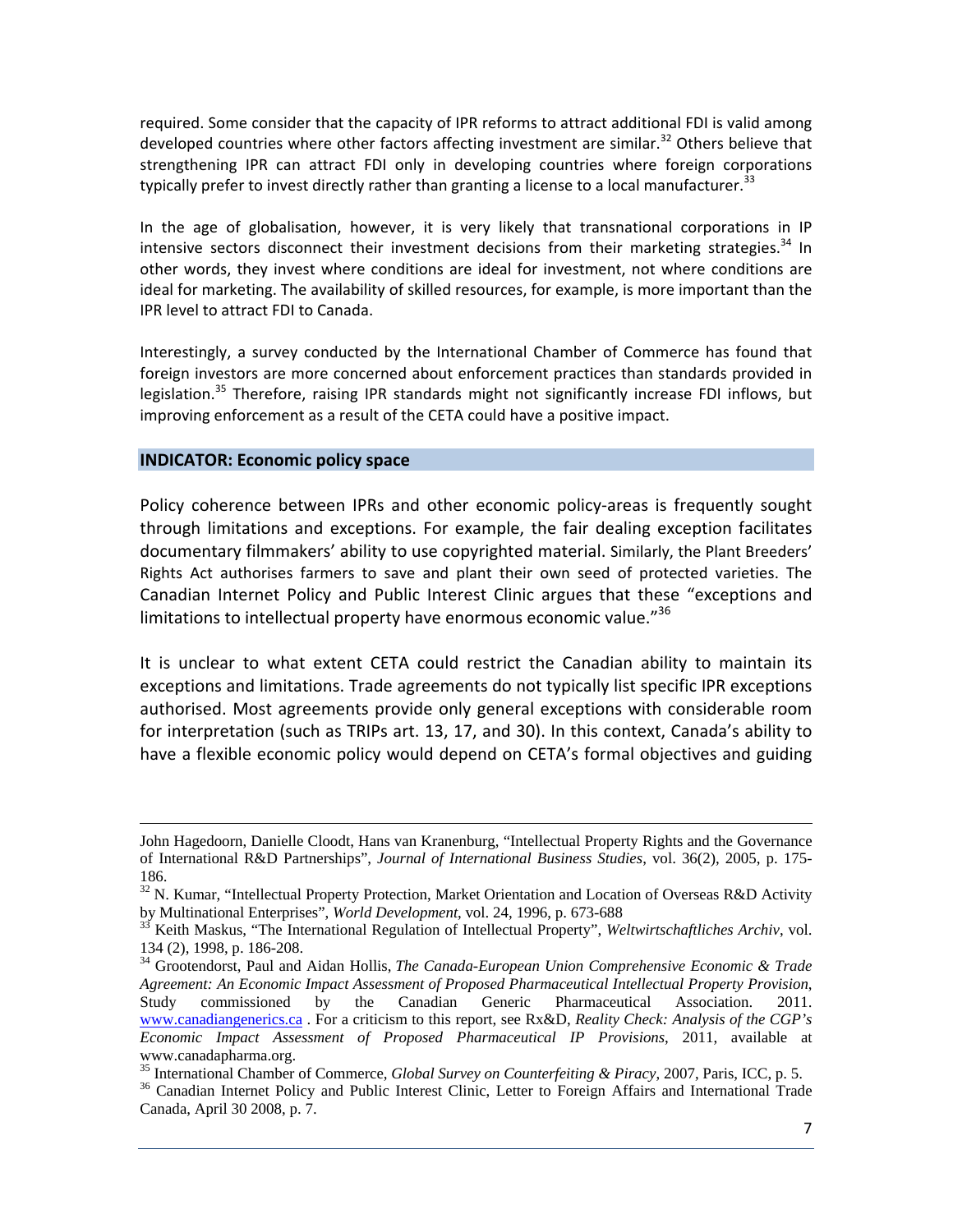principles (see for example Article 7 and 8 of the TRIPs agreement), and on implementing legislation.

#### **INDICATOR: Trade balance**

Canada is a net importer of IP‐based goods. In 2008, Canada imported \$4.0 billion of cultural goods and exported \$1.7 billion.<sup>37</sup> According to the Canadian Manufacturers & Exporters, counterfeit goods represent 2% to 3% of Canada's trade.<sup>38</sup>

IPR reforms could have a significant impact on trade. A number of studies suggest that exports from high-income countries to developing countries tend to increase when the latter raise their standards for IPR protection.<sup>39</sup> However, for countries where threat of imitation is weak, strengthening IPR protection tends to have minor impact on exportations.<sup>40</sup> It is thus likely that European exports to Canada will not be significantly affected, as it currently does not imitate a noteworthy amount of IPR‐protected products. Exports of products protected by geographical indications will likely increase, but in some other industries European businesses might prefer to invest directly in Canada.

The Canadian trade balance would not necessarily benefit from IP provisions in CETA. Trade in specific goods, that are currently freely marketed and exported from Canada, could be adversely affected. For example, several Canadian companies brand and export their products with labels that could be considered as European geographical indications. These companies could lose market shares in domestic and foreign markets if they are forced to abandon their commercially significant labels. In sum, both Canadian exports and imports might be slightly and negatively impacted, but only in specific sectors.

#### **INDICATOR: Balance of payments**

Canada has a negative balance of royalties and license fees paid for the authorised use of IPR. In 2008, receipts were US\$ 3.4 billion while payments were US\$ 8.8 billon.<sup>41</sup>

<u>.</u>

<sup>&</sup>lt;sup>37</sup> Statistics Canada.

<sup>38</sup> Canadian Manufacturers & Exporters, *Position Paper – Intellectual Property Rights in Canada and Abroad*, Ottawa, CME-MEC, June 2006.

<sup>39</sup> Keith Maskus, "Normative Concerns in the International Protection of Intellectual Property Rights", *The World Economy*, vol. 13, 1990, p. 387-409; Keith Maskus and D. Eby-Konan, "Trade-Related Intellectual Property Rights: Issues an Exploratory Results", in *Analytical and Negotiating Issues in the Global Trading System*, ed. by Deardoff & Stern, Ann Arbor, University of Michigan Press, 1994.<br><sup>40</sup> Rafiquzzaman, Mohammed, "The Impact of Patent Rights on International Trade: Evidence from

Canada", *The Canadian Journal of Economics*, vol. 35(2), 2002, p. 307-330; Pamela J. Smith, "Are weak patent rights a barrier to U.S. exports?" *Journal of International Economics*, vol. 48, 1999, p. 151-177.<br><sup>41</sup> World Bank, World Development Indicators, Royalty and license fees.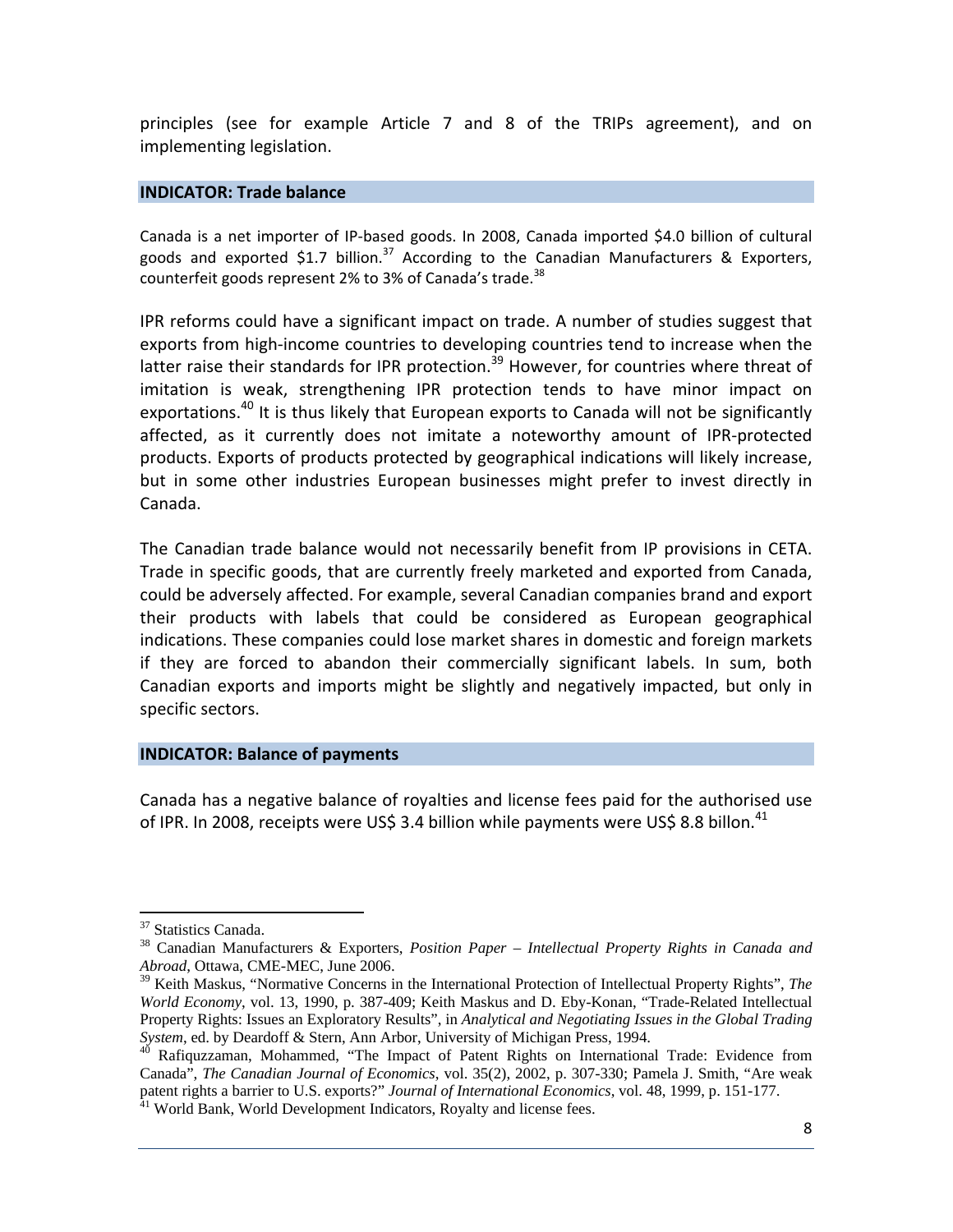If Canada raises its level of protection and enforcement, it will likely increase payments made by Canadians to European holders of IPR. If CETA does not require major changes in European IPR regimes, as is anticipated, Canadian holders of IPR in Europe would not increase their receipts from European markets. One of the only cases that could benefit Canadian copyright works is an extended duration of IPR protection resulting from a new reciprocity. Therefore, it is very likely that the CETA will worsen the Canadian deficit in its balance of royalties and license fees.

#### **INDICATOR: Consumer price**

Despite their social and economical benefits, IPRs are linked to increased consumer prices for certain products. Patents, copyrights, trademarks, geographical indications, plant breeder's rights, and other IPR conferred exclusive rights, restrict competition, and authorise holders to maintain higher prices. Several mechanisms, such as compulsory license schemes or the Patented Medicines Prices Review Board (PMPRB), are intended to maintain prices of IP protected goods at reasonable levels.

Certain CETA provisions could lead to some higher consumer prices in Canada. For example, if artistic works and data protection are protected for longer periods, the effective use of fair dealing exception is limited, protection for geographical indications and industrial designs are enhanced, and term extensions are made available for patents, it is very likely that CETA will create an inflationary pressure on consumer prices for certain IP products.<sup>42</sup> Mechanisms external to the IP systems could be established to offset this increased pressure.

#### **INDICATOR: Public finances**

 $\overline{a}$ 

IPRs have four impacts on public finances. First, they foster several industries and create employment, generating tax revenues. Second, the examination, registration, and maintenance of some IPR require the payments of fees. Third, the enforcement of IPR necessitates public spending. Fourth, governments are consumers of IPR protected goods.

CETA impacts on public finance will be mixed. The Canadian Chamber of Commerce has calculated that film piracy resulted in tax losses of \$42 million.<sup>43</sup> The Business Software Alliances goes as far as estimating that reducing software piracy by 10% in 2 years could

<sup>42</sup> Paul J. Heald, *Property Rights and the Efficient Exploitation of Copyrighted Works: An Empirical Analysis of Public Domain and Copyrighted Fiction Best Sellers*, UGA Legal Studies Research Paper No. 07-003, January 9, 2007.

<sup>43</sup> Canadian Intellectual Property Council, *A Time for Change: Toward a New Era for Intellectual Property Rights in Canada*, Ottawa, The Canadian Chamber of Commerce, 2009, p. 13.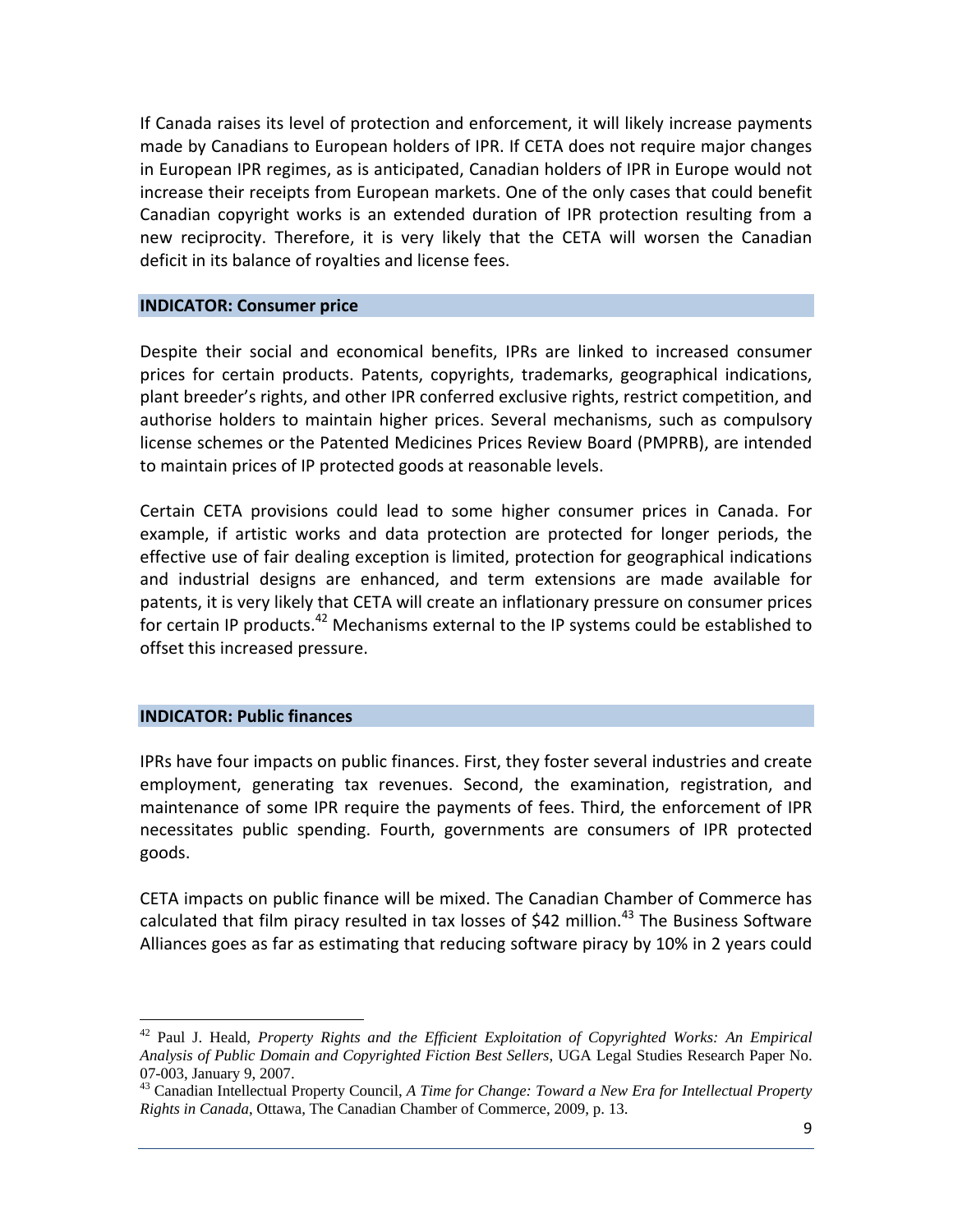generate 2 billion dollars in extra taxes.<sup>44</sup> However, several NGOs consider that the government "should not be required to devote excessive resources to the overzealous enforcement of possible intellectual property violations."<sup>45</sup> They are especially concerned over CETA's border measures that could "shift the burden of private rights enforcement to the public<sup>"46</sup> at the expense of taxpayers.

Moreover, the public sector, as a consumer of IPR-protected goods, might face additional spending, notably for educational books (educational institutions accounted for 23.4% of book sales revenues in Canada) and pharmaceutical products (the public sector finances 45% of prescribed drug expenditure). This is likely for pharmaceuticals because, as mentioned under the "Access to pharmaceuticals" indicator hereto, a number of measures, including adoption of patent term extensions and the extension of data protection term could delay the entry of genetic products into the market. A study commissioned by the Canadian Generic Pharmaceutical Association concludes that these measures would represent additional public expenditure of \$1.3 billion yearly, including \$551 million from the Government of Ontario and \$412 million from the Government of Quebec.<sup>47</sup> Public expenditures could also increase for education books if the duration of copyright protection is extended, fair dealing exceptions are restricted and digital locks are protected.

# *SOCIAL ASSESSMENT*

### **INDICATOR: Equity in wages**

 $\overline{a}$ 

The impact of IPR on equity in wages is uneven and varies depending on the economic sectors involved. Most IPR intensive industries offer relatively high wages. However, several artists and creators, holders of copyright, have modest revenues.

Strengthening IPR could favour industries paying higher wages. Artists could also benefit from resale rights and enhanced cooperation of collecting societies. One study,

<sup>44</sup> The Business Software Alliance, *Piracy Impact Study: The Economic Benefit of Reducing Software* 

*Piracy*, Washington, BSA, 2010.<br><sup>45</sup> Trans-Atlantic Consumer Dialogue, *Resolution on enforcement of copyright, trademarks, patents and other intellectual property rights, June 18 2009, p. 6.* 

<sup>&</sup>lt;sup>46</sup> Essential Action, *Letter to the Foreign Affairs and International Trade Canada*, July 2 2009, p. 4. See also Oxfam Canada and Oxfam Québec, *Submission regarding the Anti-Counterfeiting Trade Agreement*, July 15, 2009, p. 2

<sup>47</sup> Grootendorst, Paul and Aidan Hollis, *The Canada-European Union Comprehensive Economic & Trade Agreement: An Economic Impact Assessment of Proposed Pharmaceutical Intellectual Property Provision*, Study commissioned by the Canadian Generic Pharmaceutical Association. 2011. www.canadiangenerics.ca. For a criticism to this report, see Rx&D, *Reality Check: Analysis of the CGP's Economic Impact Assessment of Proposed Pharmaceutical IP Provisions*, 2011, available at www.canadapharma.org.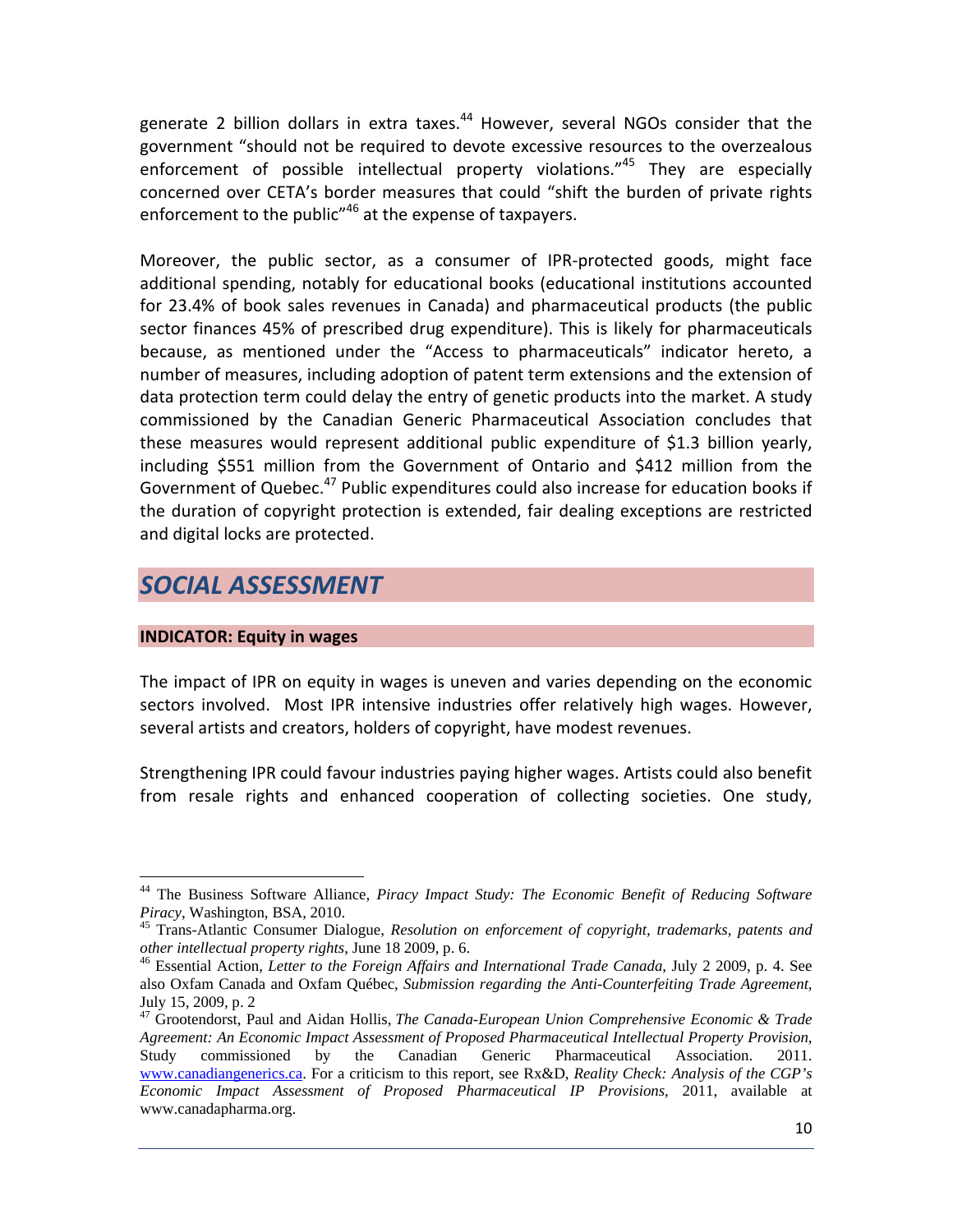however, suggests that increasing IPR protection decreases bonuses paid by IPR‐based companies to retain knowledge and avoid divulgation of trade secrets to competitors.<sup>48</sup>

### **INDICATOR: Product innovation**

 $\overline{a}$ 

Exclusive rights conferred by IPR provide economic benefits to their holders, but this is not their end goal. IPR are policy instruments for the social goal of providing new products to society.

The CETA could slightly increase the number of new‐to‐market products in Canada. In a globalised world, however, IPR standards in larger markets are often more important to Canadian firms. This partly explains why, although Canada has weaker IPR protection than several other OECD countries, it ranks higher than OECD average in percentage of firms with new-to-market product innovation.<sup>49</sup>

### **INDICATOR: Number of in‐country produced TV shows (culture)**

In 2008, the Canadian television production industry earned \$2.2 billion in operating revenues.<sup>50</sup> IPR represents a significant source of revenue for this industry. Strengthening IPR could increase revenue of the television production industry. One can assume that this revenue could be reinvested to increase the number of in‐country produced TV shows. This could be the case in the francophone market which, as opposed to the Anglophone market, consumes more Canadian than foreign programs.<sup>51</sup>

#### **INDICATOR: Number of in‐country produced movies (culture)**

The Canadian film production industry earned \$389 million in operating revenues in 2008.<sup>52</sup> Several stakeholders expressed major concerns regarding film piracy. Canada is said to be "a haven for the illegal recording of movies in theatres" $53$  and host 4 of the top 10 illicit BitTorrent sites in the world."<sup>54</sup> According to industry, film piracy resulted in consumer spending losses of approximately \$1.8 billion in 2010.<sup>55</sup>

<sup>48</sup> Amy Glass and Kamal Saggi, "Intellectual Property Rights and Foreign Direct Investment," *Journal of International Economics,* vol. 46, 2002, p. 387–410.

<sup>&</sup>lt;sup>50</sup> Statistics Canada, *Film, television and Video Production, Service Bulletin,* 2008.<br><sup>51</sup> Canadian Radio-Television and Telecommunications Commission, *Communications Monitoring Report* 2009.

<sup>&</sup>lt;sup>52</sup> Statistics Canada, *Film, television and Video Production, Service Bulletin, 2008.*<br><sup>53</sup> Roval Canadian Mounted Police, *A National Intellectual Property Crime Threat Assessment 2005-2008*, Ottawa, RCPM, 2010, p. 9.

<sup>54</sup> International Intellectual Property Alliance, *2010 Special 301 Report on Copyright Enforcement and Protection*, Washington, IIPA, 2010, p. 9.<br><sup>55</sup> IPSOS and Oxford Economics (on behalf of the Canadian Motion Picture Distributors Association),

*Economic Consequences of Film Piracy in Canada,* 2011, available at www.cmpda.ca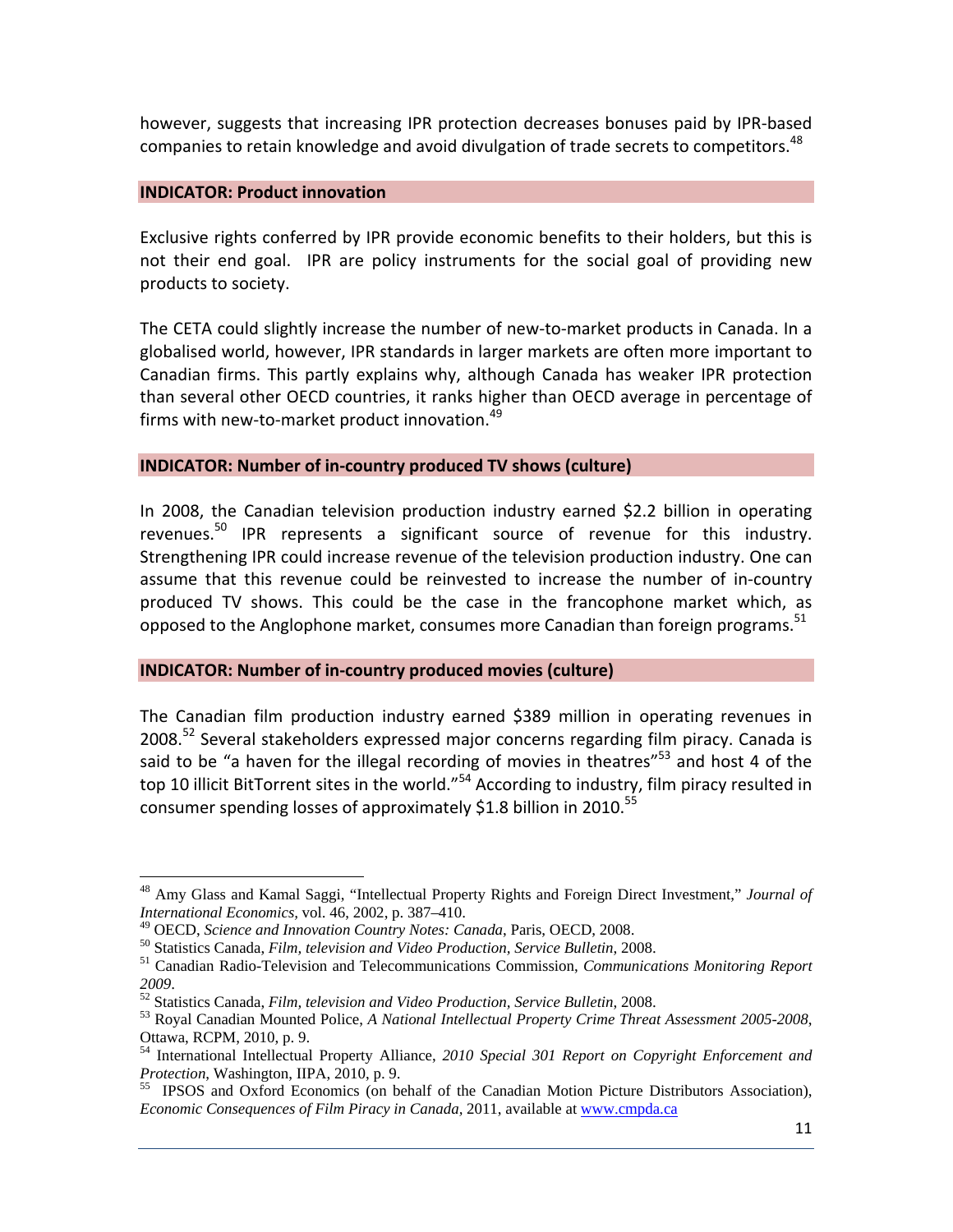Strengthening enforcement and improving enforcement through CETA could significantly reduce the rate of film piracy. The detrimental economic effects of online and offline piracy affect the Canadian film production and distribution chain, including theatrical distributors, video publishers and television broadcasters who see their capacity to pre‐finance local productions reduced. However, since most films pirated and distributed in Canada are not Canadian productions, CETA enforcement measures will likely have a minor positive impact on the indicator "number of in‐country produced movies."

### **INDICATOR: Number of in‐country produced and/or IP‐protected music (culture and employment)**

The Canadian sound recording industry's revenue totalled at \$887 million in 2008.<sup>56</sup> This industry is especially harmed by digital music downloads and file sharing.<sup>57</sup> According to the Canadian Recording Industry Association, piracy caused "a 48% (\$637 million) drop in retail sales from 1999 to 2006."<sup>58</sup> The International Intellectual Property Alliance considers that this drop, experienced all over the world, is more pronounced in Canada: "Internet music piracy remains prevalent in Canada, aided by weak and outdated copyright laws. […] The fact is that Canada lacks the marketplace integrity required for innovative digital business models to flourish as they do in other countries." $59$ 

CETA will very likely contribute to reducing piracy rates and indirectly increase the amount of produced music. However, as with the film production industry, most sound recordings legally sold or pirated are not Canadian. Foreign firms control the sound recording industry in Canada and earn more than 70% of its revenues. $^{60}$  In this context, it is important to distinguish the interests of Canadian performers from those of sound recording makers. $^{61}$  If non-Canadian sound recording makers are able to increase their revenues from enhanced protection in Canada, they might not necessarily reinvest these revenues in scouting and developing new talent specifically in Canada. It is also unlikely that an extended copyright protection will provide a sufficient incentive for performers to record more music. Some argue that overly strong copyright protection could even harm creativity. $62$  While CETA could increase revenues for sound recording makers, "these revenues are likely to accrue mainly to non-Canadians."<sup>63</sup>

<sup>&</sup>lt;sup>56</sup> Statistics Canada, *Service Bulletin: Sound Recording and Music Publishing*, 2008, p. 1.<br><sup>57</sup> Stan Liebowitz, "File Sharing: Creative Destruction or Just Plain Destruction?", *Journal of Law and Economics*, vol. 49,

<sup>&</sup>lt;sup>58</sup> The Canadian Recording Industry Association, Press Release, March 2, 2006.

<sup>59</sup> International Intellectual Property Alliance, *2010 Special 301 Report on Copyright Enforcement and* 

<sup>&</sup>lt;sup>60</sup> Statistics Canada, *Service Bulletin: Sound Recording and Music Publishing*, 2008, p. 1.<br><sup>61</sup> Ruth Towse, *Assessing the Economic Impacts of Copyright Reform on Performers and Producers of Sound Recordings in Canada,* 

<sup>&</sup>lt;sup>62</sup> Marcel Boyer, *Assessing the Economic Impact of Copyright Reform*, Report to Industry Canada, 2004, p. 42.

<sup>63</sup> Ruth Towse, *Assessing the Economic Impacts of Copyright Reform on Performers and Producers of Sound Recordings in Canada*, Report commissioned by Industry Canada, 2003, p.5.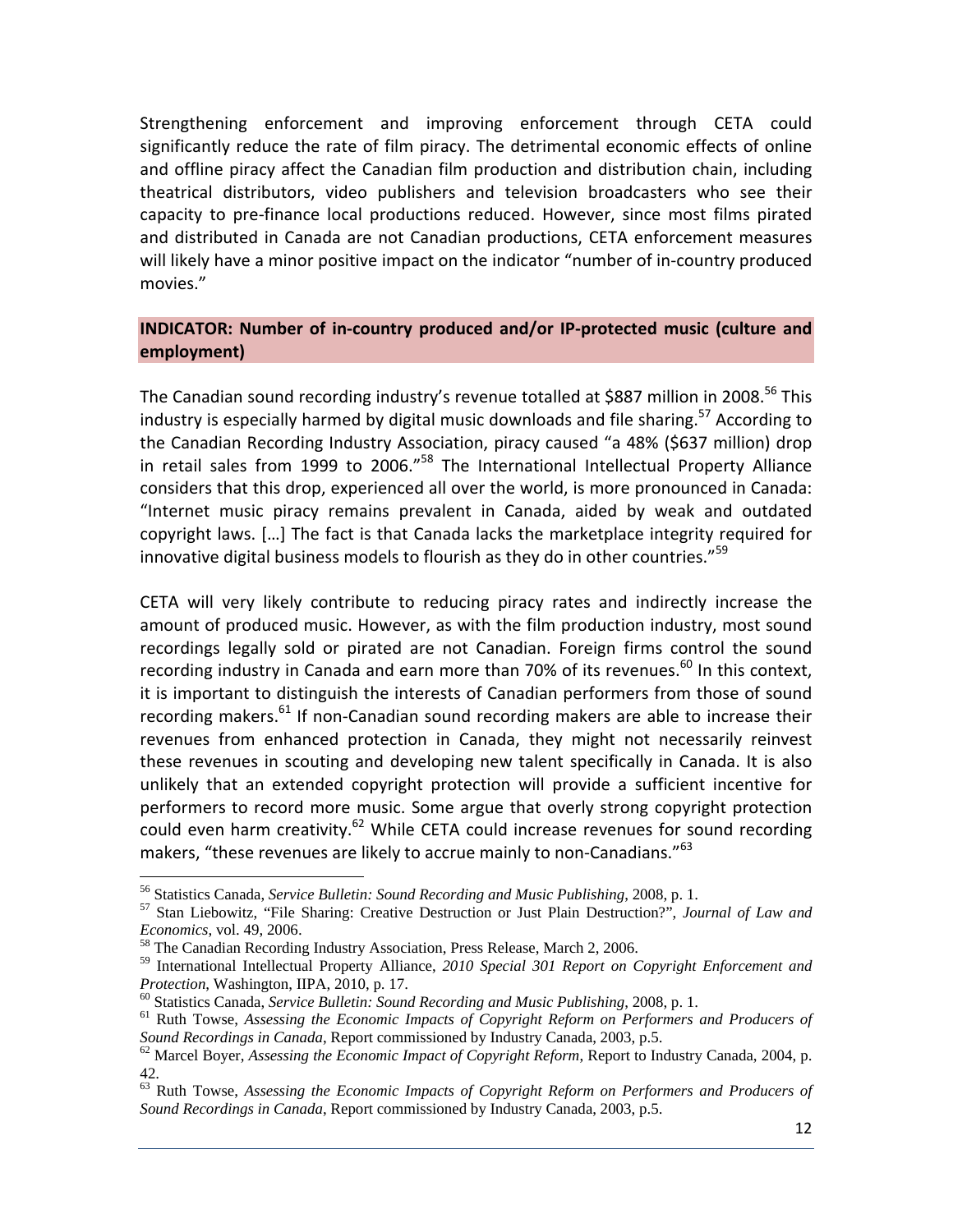### **INDICATOR: Number of in‐country produced and/or IP‐protected literature (culture, education)**

In 2008, operating revenues for the book publishing industry in Canada totalled \$ 2.1 billion.<sup>64</sup> More than 42% of sales made were for educational books.<sup>65</sup> Book publishers frequently report "continuing piracy problems in Canada with regard to infringements such as high-volume photocopying, and unauthorised uploading and downloading."<sup>66</sup>

Increased IPR protection will likely generate additional revenue for book publishers. Since the majority (58%) of operating revenue of the industry is made by Canadian‐ controlled book publishers, it is more likely than in some other copyright‐based industries that a share of this additional revenue will be reinvested to publish Canadian books. $67$ 

#### **INDICATOR: Access to pharmaceuticals**

Patents have a direct impact on pharmaceutical products' prices. In Canada, the Patented Medicines Price Review Board (PMPRB), a quasi‐judicial body, must approve prices of patented drugs. An OECD study concludes that this mechanism "has very likely been responsible for bringing Canada's prices for patented medicines roughly in line with European comparators."<sup>68</sup>

A number of measures, including adoption of patent term extensions, the removal of the regulatory approval exception, and the extension of data protection term, could delay the entry of generic products into the market. This will not affect the average prices of patented medicines, but could increase the percentage of GDP spent on healthcare. According to a 2011 study commissioned by the Canadian Generic Pharmaceutical Association, the annual increase in cost would be in the range of \$2.8 billion per year. <sup>69</sup>

#### **INDICATOR: Social policy space**

<sup>&</sup>lt;sup>64</sup> Statistics Canada, *Book Publishers*, 2008, p. 5<br><sup>65</sup> Statistics Canada, *Book Publishers*, 2008, p. 6<br><sup>66</sup> International Intellectual Property Alliance, *2010 Special 301 Report on Copyright Enforcement and* 

*Protection*, Washington, IIPA, 2010, p. 16.<br><sup>67</sup> Statistics Canada, *Book Publishers*, 2008, p. 22.<br><sup>68</sup> Valerie Paris and Elizabeth Docteur, "Pharmaceutical Pricing and Reimbursement Policies in Canada",<br>*OECD Health Wor* 

<sup>&</sup>lt;sup>69</sup> Grootendorst, Paul and Aidan Hollis, *The Canada-European Union Comprehensive Economic & Trade Agreement: An Economic Impact Assessment of Proposed Pharmaceutical Intellectual Property Provision*, Study commissioned by the Canadian Generic Pharmaceutical Association. 2011. www.canadiangenerics.ca. For a criticism to this report, see Rx&D, *Reality Check: Analysis of the CGP's Economic Impact Assessment of Proposed Pharmaceutical IP Provisions*, 2011, available at www.canadapharma.org.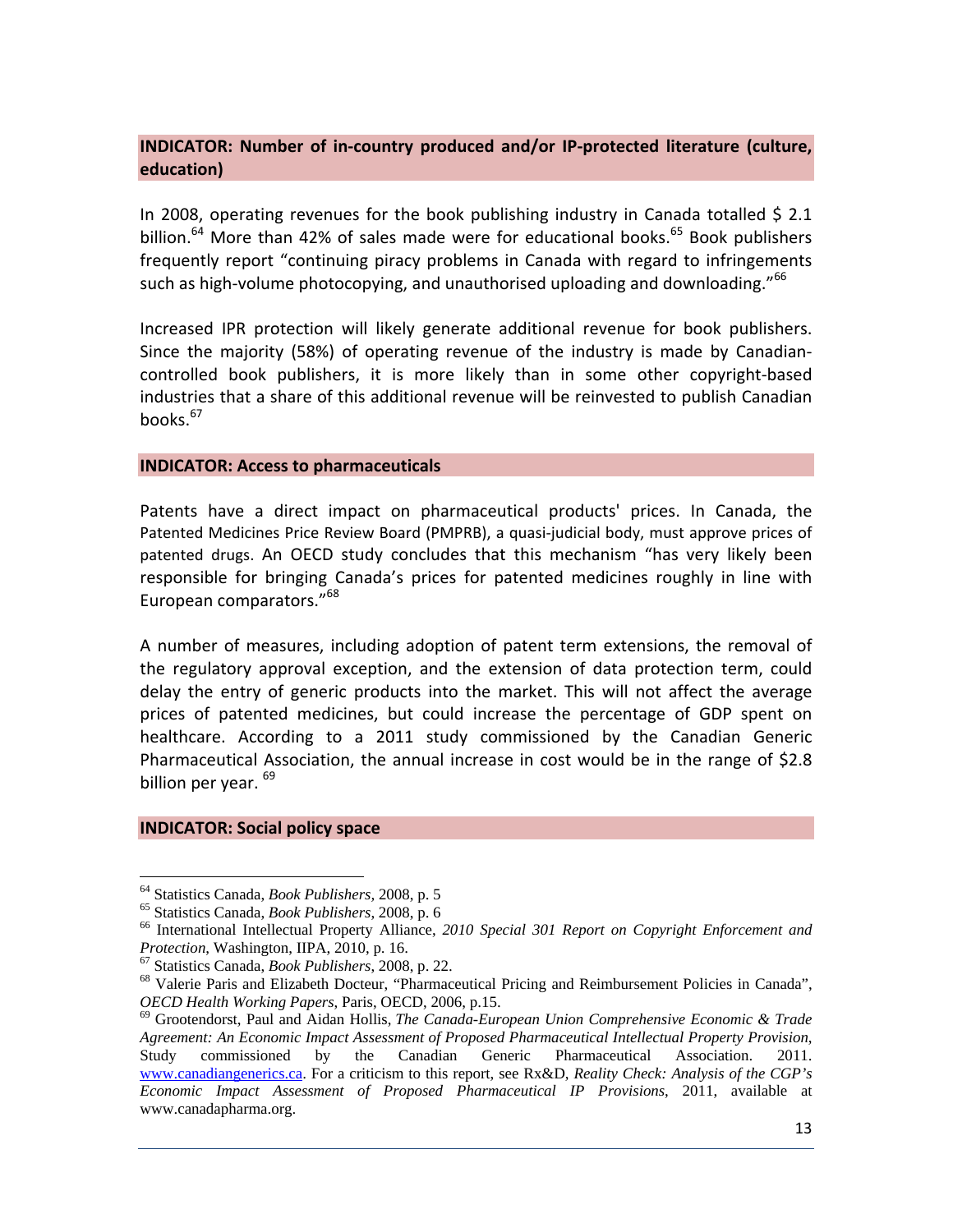Several exceptions to IPR serve social objectives, such as education, research, maintenance of archives, distance learning, and access to artistic works by persons with disabilities.<sup>70</sup>

The CETA could, potentially, restrain the use of the exceptions, notably if technological protection measures are legally protected.

#### **INDICATOR: Product Safety**

Some counterfeiting products are substandard and pose "serious consumer health and safety risks."<sup>71</sup> Substandard products have been reported in a large range of goods, including batteries, brake pads, cosmetics, children's toys, electrical products, and pharmaceutical products.<sup>72</sup> Furthermore, pirated content online also presents risks as it can also contain dangerous hidden additions, including viruses, malware and Trojans, which would enable criminal elements to damage a user or steal information or their online identities.<sup>73</sup>

The problem of substandard products is real, but it is far from being as widespread as in developing countries. The consumption level of substandard products in Canada remains low. New enforcement measures, especially targeting imported goods, could reduce even further the circulation of substandard products in Canada.

However, it should at least be mentioned that several NGOs have recalled that not all IPR infringing products are counterfeits, that not all mislabelled products are substandard, and that several IPR compliant products are also substandard. Accordingly, approaching the problem of substandardness through the lens of IPR, "not only fails to address the very real public health threat, [but also] draws public resources away from that urgent task."<sup>74</sup>

## *ENVIRONMENTAL ASSESSMENT*

### **INDICATOR: Air pollution/GHG emissions**

<sup>70</sup> The Canadian Library Association, *Brief to Foreign Affairs and International Trade Canada on the Anti-*

*Counterfeiting Trade Agreement*, April 30, 2008.<br><sup>71</sup> Canadian Chamber of Commerce, *Submission to the Government of Canada on the proposed Anti-*<br>*Counterfeiting Trade Agreement*, April 30 2008, p. 2.

<sup>&</sup>lt;sup>72</sup> Criminal Intelligence Service Canada, *Counterfeit Pharmaceuticals in Canada*, August 2006, p. 1. Standing Committee on Public Safety and National Security, *Counterfeit Goods in Canada – A Threat to Public Safety*, Ottawa, Canadian Parliament, 2007, p. 6.<br><sup>73</sup> Paula Greve, *Digital Music and Movies Report: The True Cost of Free Entertainment*, McAfee, 2010, 15

p, available at <u>www.mcafee.com</u><br><sup>74</sup> Oxfam Canada and Oxfam Québec, *Submission regarding the Anti-Counterfeiting Trade Agreement*, July

<sup>15, 2009,</sup> p 1 ; Essential Action, *Letter to the Foreign Affairs and International Trade Canada*, July 2 2009, p. 5.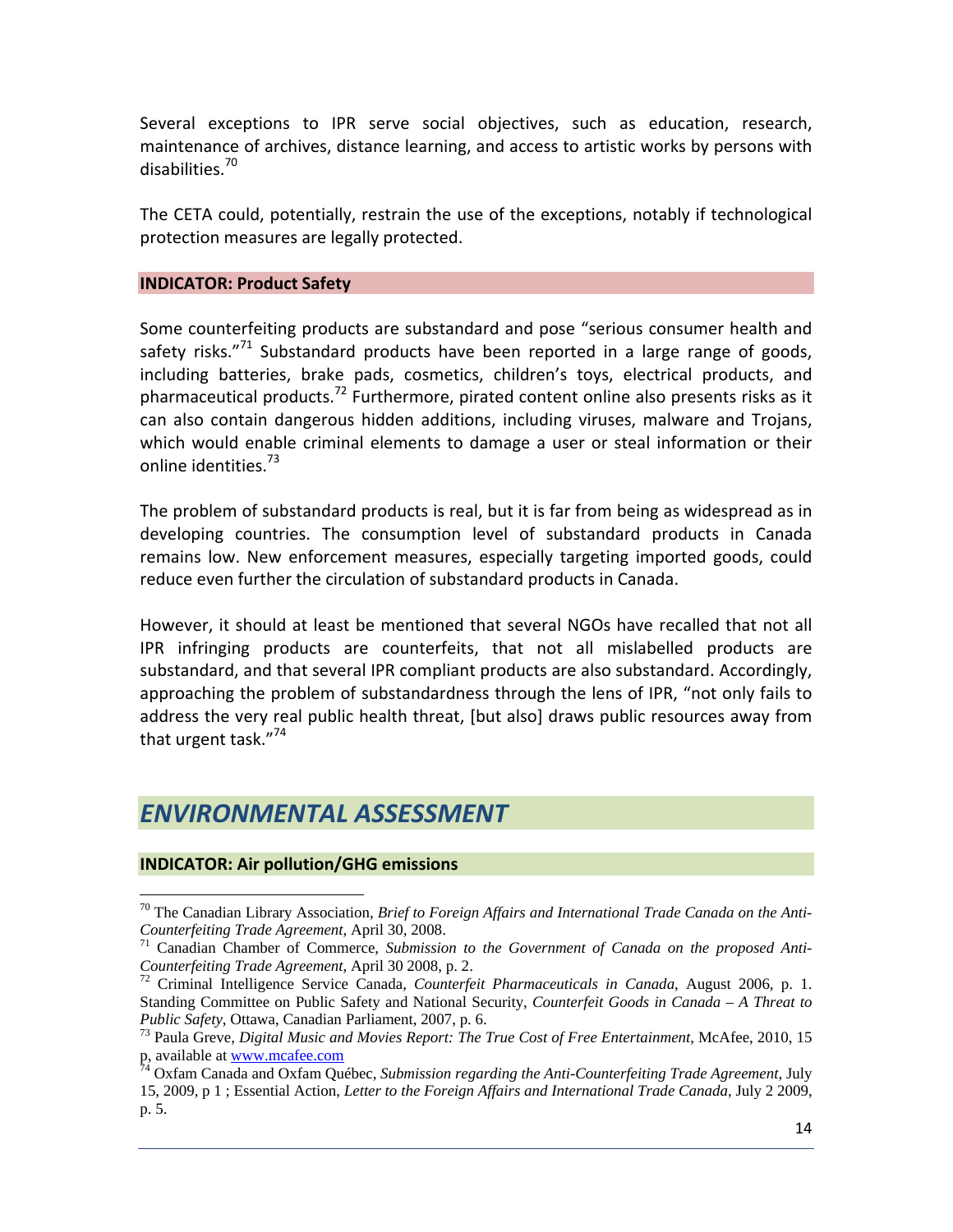CETA IPR provisions are not likely to impact this indicator.

### **INDICATOR: Other environmental indicators**

CETA IPR provisions are not likely to impact any other environmental indicators.

# *7.2.2. EU*

# *ECONOMIC ASSESSMENT*

### **INDICATOR: GDP/capita (PPP adjusted)**

IPRs are critically important for the EU economy and contribute to a significant share of its GDP. Creative industries alone are said to generate approximately €860 billion of value added, corresponding to a 6.9% of European GDP.<sup>75</sup> In a recent document, the Commission considered that "counterfeiting and piracy have a dramatic and damaging effect on business and they have the potential to become even more problematical."<sup>76</sup>

The 2009 IPR Enforcement Report of the European Commission targeted Canada among the list of "priority countries" for its relatively weak protection. Shortcomings identified in the report are related to "the lack of ratification by Canada of major IPR treaties relating to trademarks and copyright (WIPO's "Internet Treaties"), deficiencies in the protection of pharmaceuticals and of geographical indications, ineffective enforcement mechanisms (in particular regarding customs seizures), and limited sharing of information between Canadian authorities and rights holders."<sup>77</sup>

CETA's IPR chapter will very likely have positive impacts on Europe. These impacts will, however, be relatively minor for two reasons. Firstly, the Canadian market for European IPR‐protected products is relatively small. Canada represents only 2% of world sales of sound recordings  $^{78}$  and around 3% of European exports in newspapers, journals and periodicals.<sup>79</sup> Canada represents a more significant market for specific products, like adult computer games, that are designed for Westerners. For those products, however, the American market is perceived by some European stakeholders as a more worrying

<sup>&</sup>lt;sup>75</sup> Tera Consultants, *Building a Digital Economy: The Importance of Saving Jobs in the EU's Creative Industries, Paris, International Chamber of Commerce, 2010, p. 16.* 

<sup>&</sup>lt;sup>76</sup> European Commission, *Enhancing the Enforcement of Intellectual Property Rights in the Internal Market, COM(2009)467, Brussels, EC, p. 3.* 

<sup>&</sup>lt;sup>77</sup> Commission Staff Working Document, *IPR Enforcement Report 2009*, Brussels, EC, p. 10.<br><sup>78</sup> Ruth Towse, *Assessing the Economic Impacts of Copyright Reform on Performers and Producers of Sound Recordings in Canada*, Report commissioned by Industry Canada, 2003, p. 22.<br><sup>79</sup> Eurostat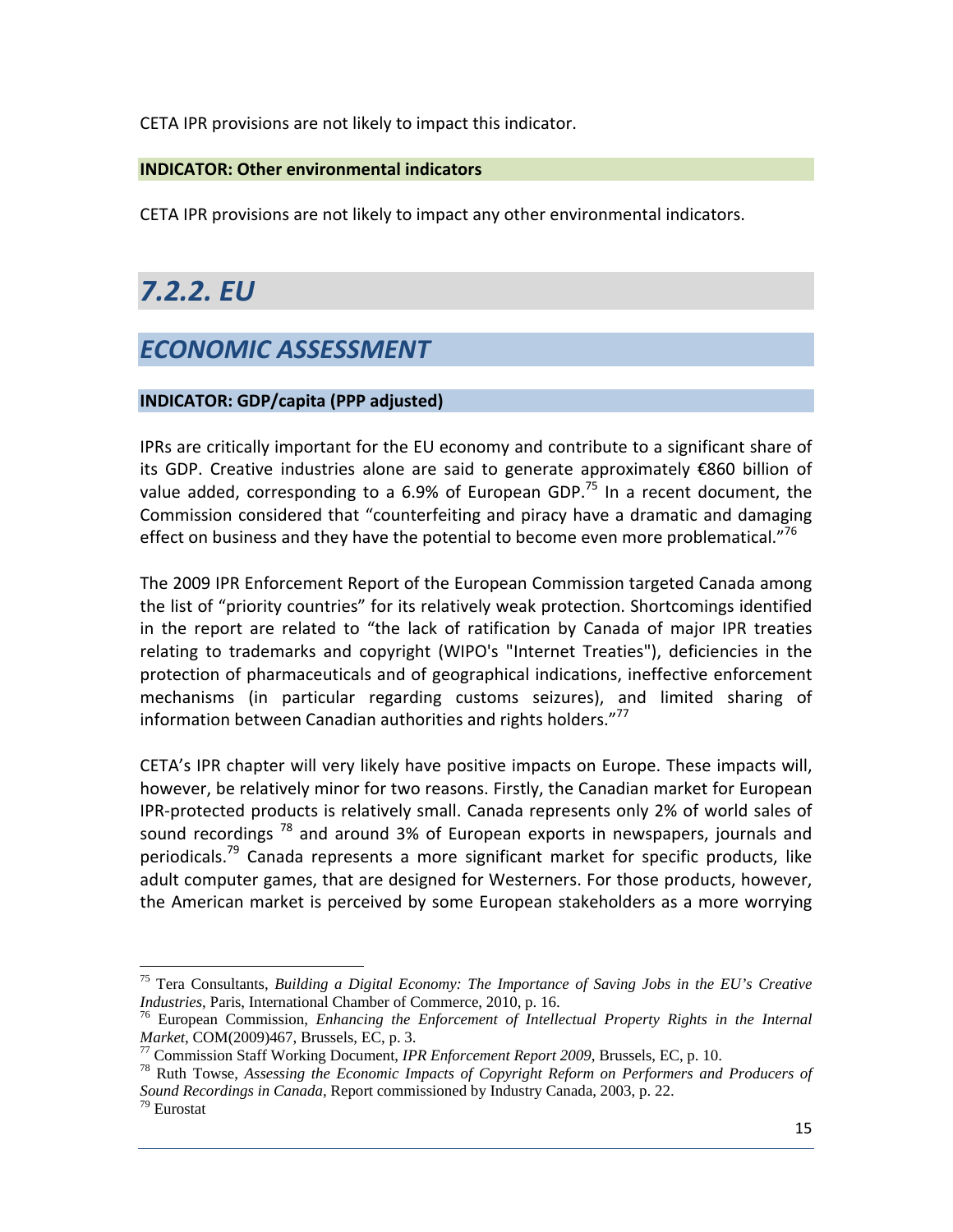"source of IP threats". Although the United States offers stronger IPR protection than Canada, the potential value of the American market is also much more significant.<sup>80</sup>

Secondly, Canada is not a major source of physical counterfeit and pirated goods. Asian and Middle East countries are the main sources of physical counterfeit products imported in Europe. $81$  China alone is the origin of 54% of all suspect goods detained at EU borders.<sup>82</sup> That being said, Canada serves as a transhipping point for some counterfeit and pirated goods from Asia. Moreover, Canada hosts a number of torrent sites used to pirate European copyrighted works and are accessible from within the EU. As such, increasing enforcement in Canada could have a positive impact herein.

Although it may not have a significant effect on overall GDP, a CETA IPR chapter will likely have a positive effect on European economy. It could have a significant impact in specific industries such as agri‐food companies using geographical indications. If CETA raises the bar for future negotiations with third countries, including WTO talks on geographical indications, spill‐over may be more important than direct and immediate impacts.

### **INDICATOR: Strength of enforcement mechanisms**

For reasons detailed under the indicator "GDP/capita", it is anticipated that a CETA IPR chapter will have a positive but minor impact on this indicator.

### **INDICATOR: Employment rate by sector/industry, FDI flows, trade balance, balance of payments**

For reasons detailed under the indicator "GDP/capita", it is anticipated that a CETA IPR chapter will have a positive but minor impact on these indicators.

### *SOCIAL ASSESSMENT*

 $\overline{a}$ 

It is not anticipated that CETA IPR chapter will have a noteworthy social impact on the European Union, which includes an assessment on the indicator of access to pharmaceuticals among other indicators.

### *ENVIRONMENTAL IMPACTS*

<sup>80</sup> Economist Intelligence Unit, *The Value of Knowledge: European Firms and the Intellectual Property* 

*Challenge*, The Economist, 2007, p. 10.<br><sup>81</sup> European Commission, *Report on EU Customs Enforcement of Intellectual Property Rights, Results at the EU Border, Brussels, EC, 2009, p. 2.* 

<sup>&</sup>lt;sup>82</sup> Commission Staff Working Document, *IPR Enforcement Report 2009*, Brussels, EC, p. 4.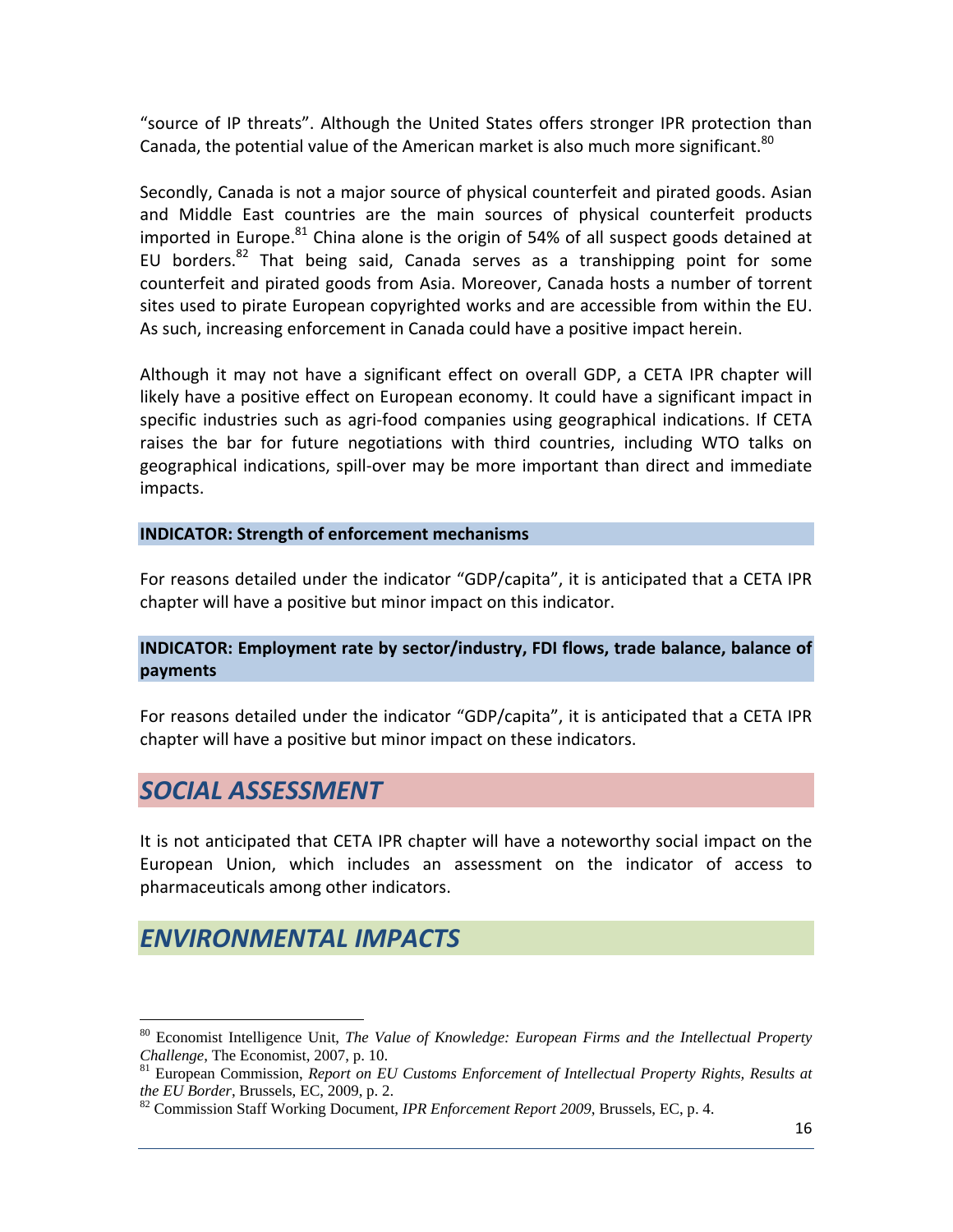CETA IPR provisions are not likely to impact the environmental indicators employed in this SIA.

# *7.2.3. USA*

# *ECONOMIC ASSESSMENT*

Over the last few years, the US government and several US industry associations have repeatedly pressed Canada to adopt measures like the type that could be adopted in  $CFTA.<sup>83</sup>$ 

If Canada strengthens its IPR protection, the US might very likely increase its exports, investments and revenues from royalties and license fees. Given the size of the US economy, minor impacts are anticipated for each economic indicator, but the cumulative impact could have a moderate significance. In fact, since the US exports and invests significantly more to/in Canada than the EU, it is very likely that, thanks to TRIPs most‐favoured nation treatment, the US will be the first beneficiary of CETA IPR provisions.<sup>84</sup>

On products protected by geographical indications, however, US exports to Canada could be negatively affected. For example, cheeses produced in the US but protected in Europe by geographical indications might have to be rebranded under another name to be legally exported to Canada. Under these conditions, some American producers might simply prefer to withdraw from the Canadian market.

## *SOCIAL ASSESSMENT*

It is not anticipated that CETA IPR chapter will have social impact on the US, unless it directly addresses the online selling of pharmaceutical products, which is unlikely.

### *ENVIRONMENTAL ASSESSMENT*

It is not anticipated that CETA IPR chapter will have environmental impact on the US.

# *7.2.4. OTHER THIRD COUNTRIES*

<sup>&</sup>lt;sup>83</sup> Office of the United States Trade Representative, 2010 Special 301 Report, 2010, p. 25.

<sup>&</sup>lt;sup>84</sup> For example, in 2008, US exports of cultural goods to Canada reached more than \$ 3 billon and US revenues from cultural service reached more than \$ 2 billion. Statistics Canada.